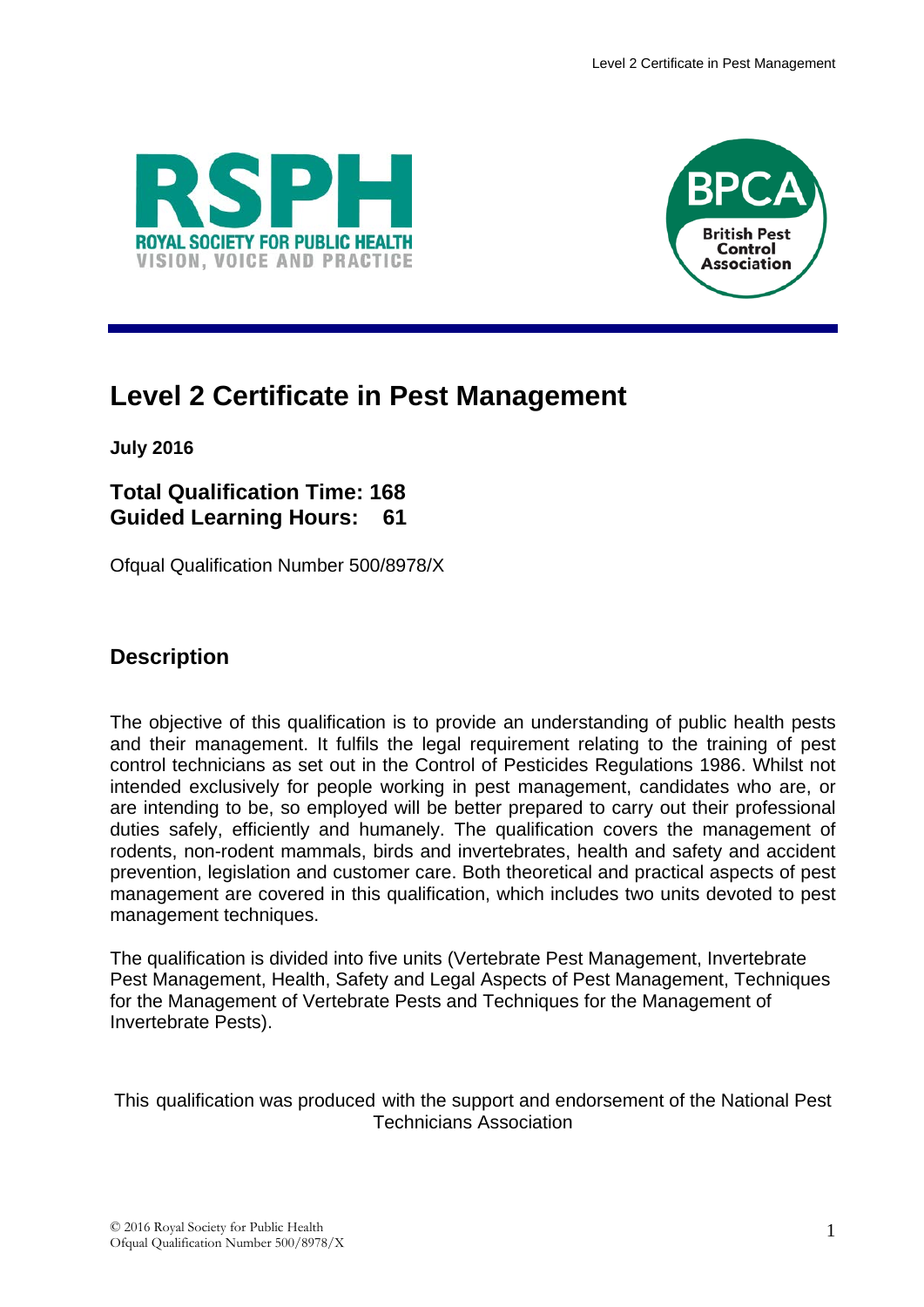## **Page**

| 3  |
|----|
| 6  |
| 9  |
| 12 |
| 15 |
| 18 |
|    |

### **Guidance**

| Progression                                         | 19 |
|-----------------------------------------------------|----|
| Recommended reading                                 | 19 |
| Web sites                                           | 19 |
| <b>Qualification Approval</b>                       | 19 |
| Recommended prior learning                          | 20 |
| <b>Special Assessment Needs</b>                     | 20 |
| Recommended Qualifications and Experience of tutors | 20 |
| <b>Contact Information</b>                          | 20 |
| Appendix: Range of organisms to be studied          | 21 |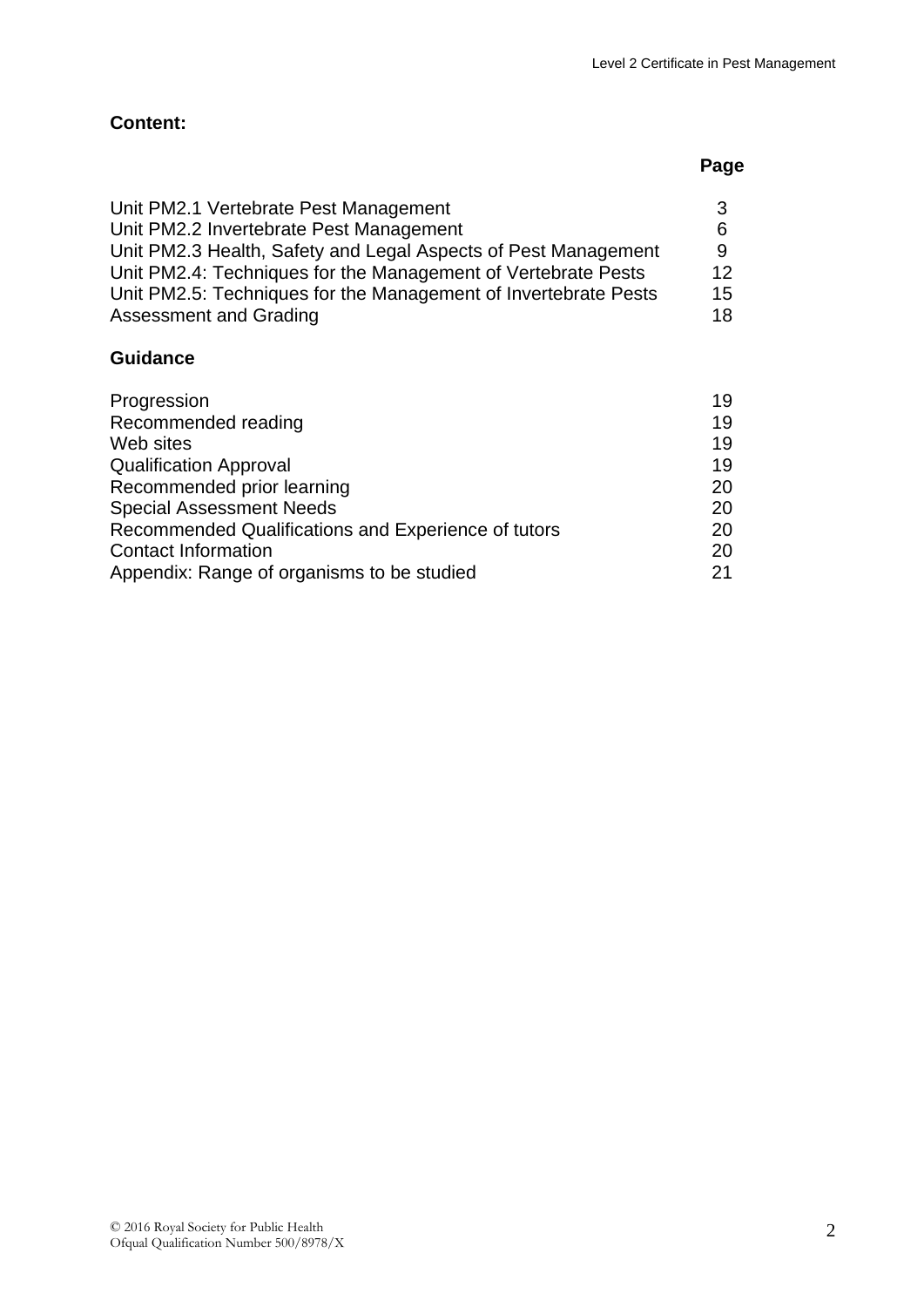## **Unit PM2.1: Vertebrate Pest Management**

Unit Level: 2 Unit reference number: R/601/6121

## **Summary of Outcomes:**

#### **To achieve this unit a candidate must:**

- **1. Understand the biology, behaviour and need for management of a range of vertebrate pests,** *by being able to meet the following assessment criteria:*
	- 1.1 Identify a range of vertebrate pests
	- 1.2 Relate aspects of the animals' biology and behaviour to their importance as a pest
	- 1.3 Explain the need to manage vertebrate pests
- **2. Know how to evaluate the site of an infestation of vertebrate pests,** *by being able to meet the following assessment criteria:*
	- 2.1 Determine the size and nature of an infestation
	- 2.2 Recognise structural features that may contribute to an infestation
	- 2.3 Describe environmental factors that affect an infestation
	- 2.4 Propose methods for the management of vertebrate pests
- **3. Know methods for the management of vertebrate pests,** *by being able to meet the following assessment criteria:*
	- 3.1 Review non-chemical methods for the management of vertebrate pests
	- 3.2 Describe chemical methods for the management of vertebrate pests
	- 3.3 Explain post-treatment procedures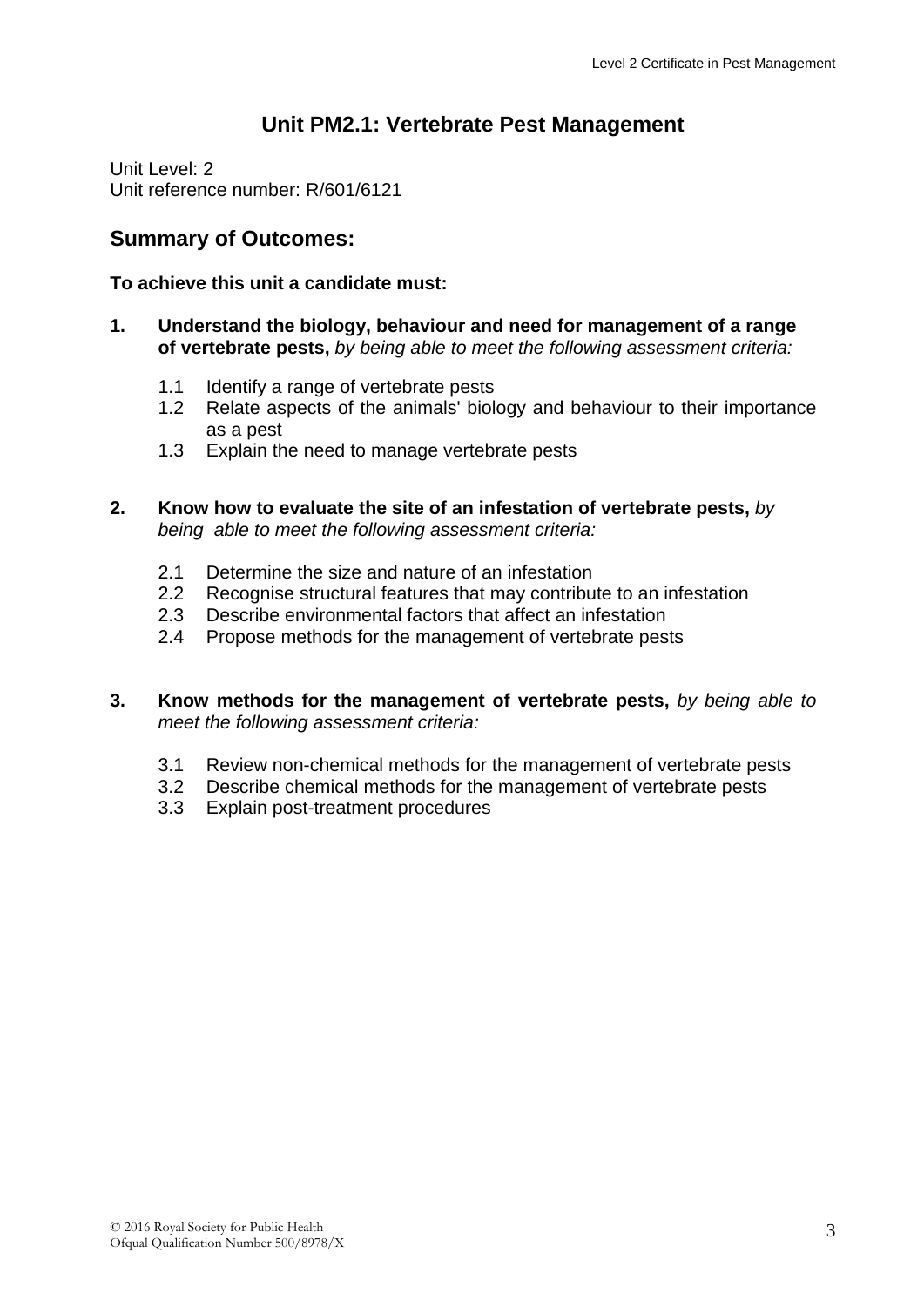#### **1 Biology of vertebrate pests**

- 1.1 *Biology:* identification of rodent species and other vertebrates able to achieve pest status; biology and life cycles of these animals relevant to their pest status.
- 1.2 *Behaviour:* behaviour of these animals relevant to their pest status; environmental requirements for development of infestation; nature, reasons, sources of and evidence for infestation.
- 1.3 *Need for management:* damage to structures and services, diseases carried, food spoilage and contamination, nuisance factors; legislative requirements.

### **2 Evaluation of the site of an infestation**

- 2.1 *Size and nature of an infestation:* survey methods; evidence of infestation; importance of client information, personal observation and past history of the site; source of pests, harbourage sites and distribution pathways; sources of food; pest access.
- 2.2 *Structural features*: general principles of drainage system construction and layout; identification of different types of sewer system; identification of damage to drainage and sewerage systems, appropriate testing systems; importance of defective drainage fitments; building defects and design features associated with infestations; proofing of building; general condition of building and neighbouring properties.
- 2.3 *Environmental factors*: harbourage sites and sources of food within local environment; features of local environment likely to support an infestation such as communal waste bins, rubbish tips, ponds; problems associated with flytipping and bird-feeding.
- 2.4 *Methods for management*: selection of most appropriate and least hazardous / toxic course of action with particular regard to legislation relating to the course of action and target animal, avoidance of risk to the public, environment, nontarget and protected species; risk assessment of site and proposed course of action, including written environmental risk assessments; health and safety considerations.

### **3 Management of vertebrate pests**

3.1 *Non-chemical methods:* hierarchy of control methods; elimination of factors conducive to pest infestation such as harbourage and food; environmental management; good housekeeping of premises; proofing of buildings; repair of pest-related building defects; need to identify responsibility for maintenance and repair of sewers and drains; physical control methods; use and legislative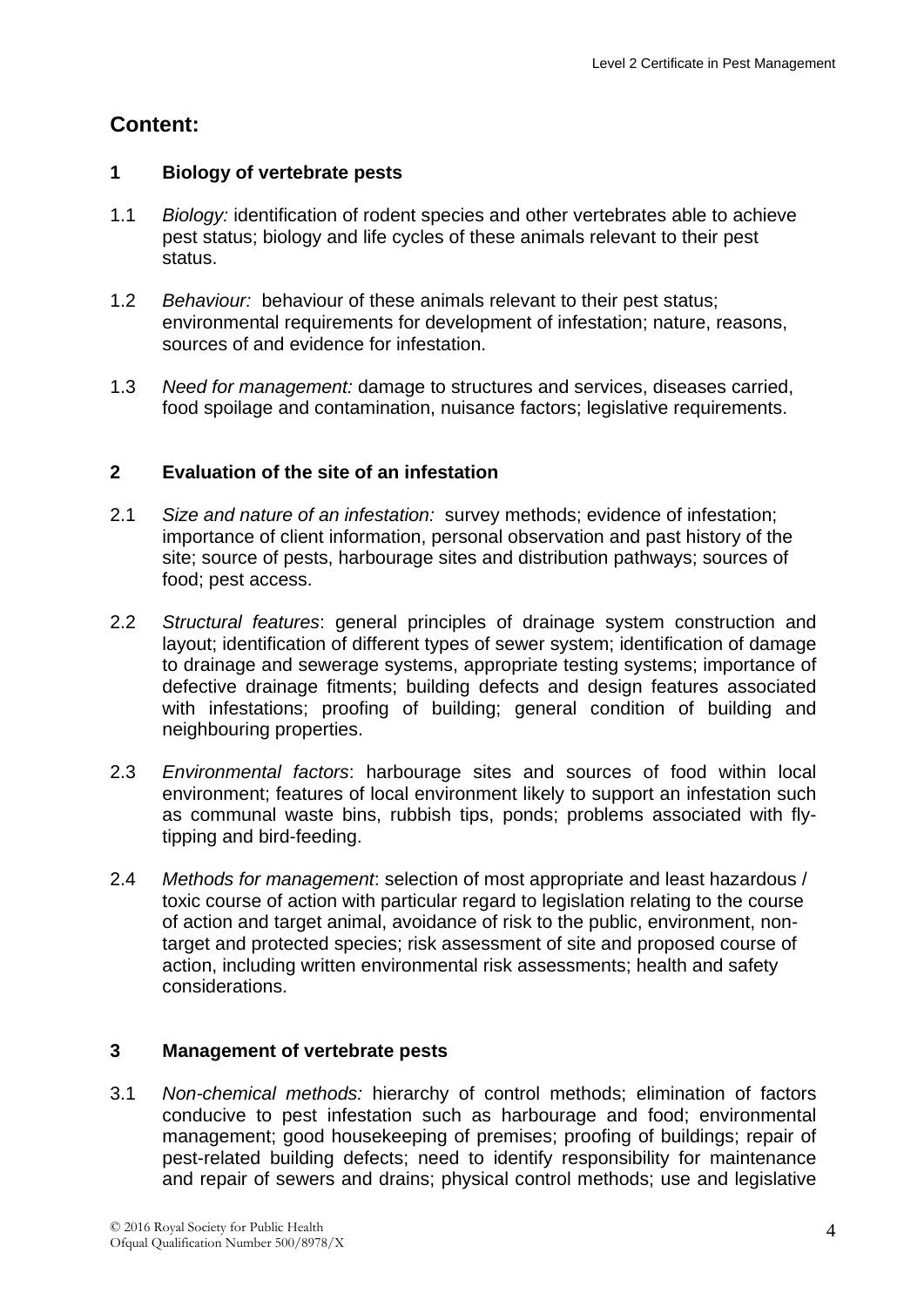requirements of specialist trapping equipment; types of traps; reasons for trapping; consideration of humane aspects of use of traps; frequency of inspection of traps; baiting; reasons for avoiding use of irrecoverable baits; shooting and use of dogs; safe handling of live animals; humane despatch of trapped animals.

- 3.2 *Chemical methods:* procedure(s) to adopt when undertaking stupefying treatment; appraisal of pesticides; selection of appropriate pesticide and formulation with particular regard to toxicity, risk of secondary poisoning and environmental considerations; different modes of action of pesticides on target and non-target species; importance and limitations of LD<sub>50</sub> and related data in relation to vertebrate toxicity; safe, effective and humane use of pesticides and formulations; distinction between brand names and common names of active ingredients; situations where pesticide application inappropriate; resistance to pesticides; design, construction, maintenance and selection of application equipment; need for correct application.
- 3.3 *Post-Treatment procedures:* monitoring of effectiveness of treatment; consideration of alternative control methods or extension of treatment if treatment ineffective within recommended target period, possible reasons for treatment being ineffective; recovery of unused bait and chemicals; safe recovery and disposal of dead animals; action in the event of resistance or ineffective treatments; re-instatement of site.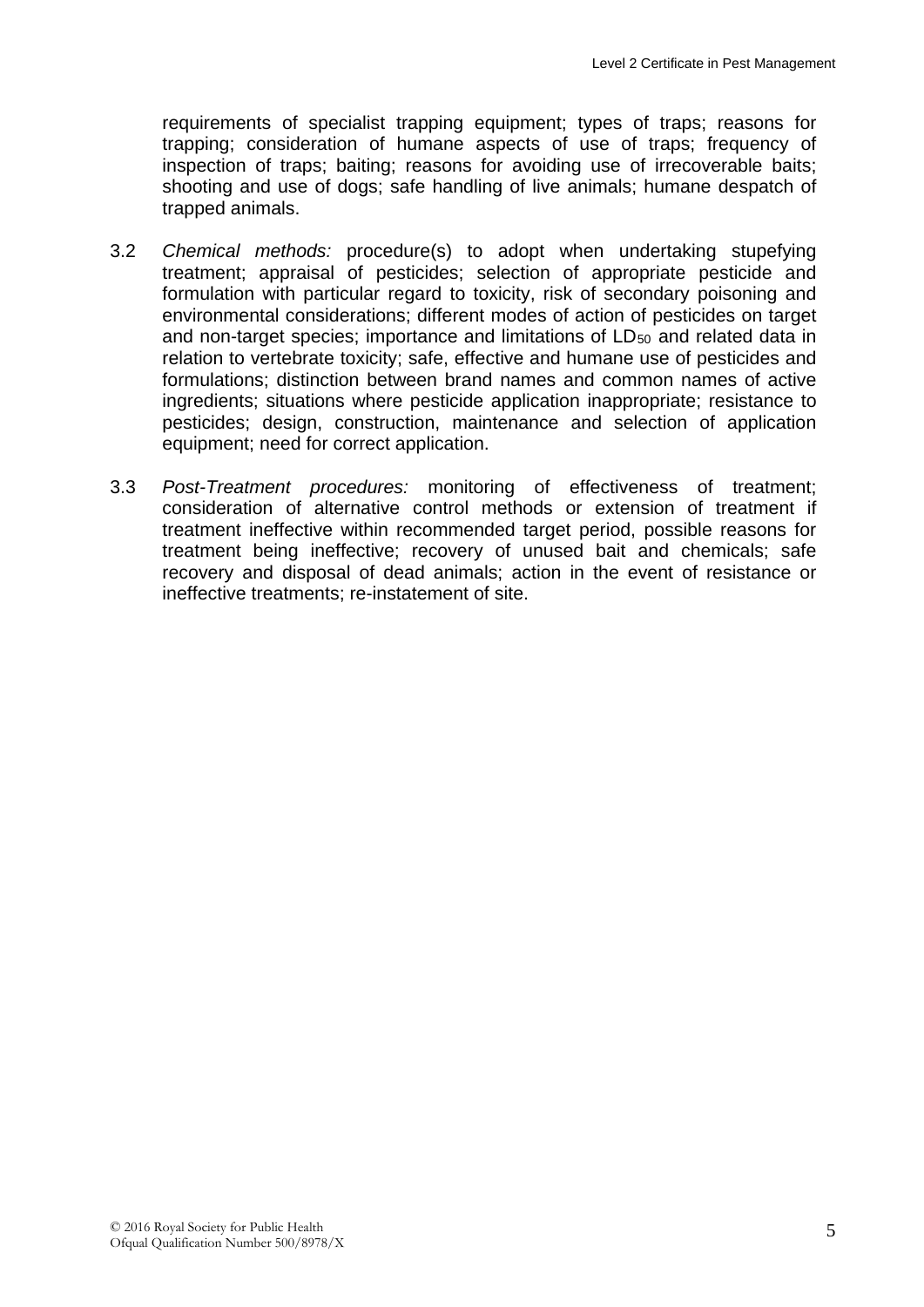## **Unit PM2.2: Invertebrate Pest Management**

Unit Level: 2 Unit reference number: A/601/6131

## **Summary of Outcomes:**

#### **To achieve this unit a candidate must:**

- **1. Understand the biology, behaviour and need for management of a range of invertebrate pests,** *by being able to meet the following assessment criteria:*
	- 1.1 Identify a range of invertebrate pests
	- 1.2 Relate aspects of the animals' biology and behaviour to their importance as a pest
	- 1.3 Explain the need to manage invertebrate pests
- **2. Know how to evaluate the site of an infestation of invertebrate pests,** *by being able to meet the following assessment criteria:*
	- 2.1 Determine the size and nature of an infestation
	- 2.2 Recognise structural features that may contribute to an infestation
	- 2.3 Describe environmental factors that affect an infestation
	- 2.4 Propose methods for the management of invertebrate pests
- **3. Know methods for the management of invertebrate pests,** *by being able to meet the following assessment criteria:*
	- 3.1 Review non-chemical methods for the management of invertebrate pests
	- 3.2 Describe chemical methods for the management of invertebrate pests
	- 3.3 Explain post-treatment procedures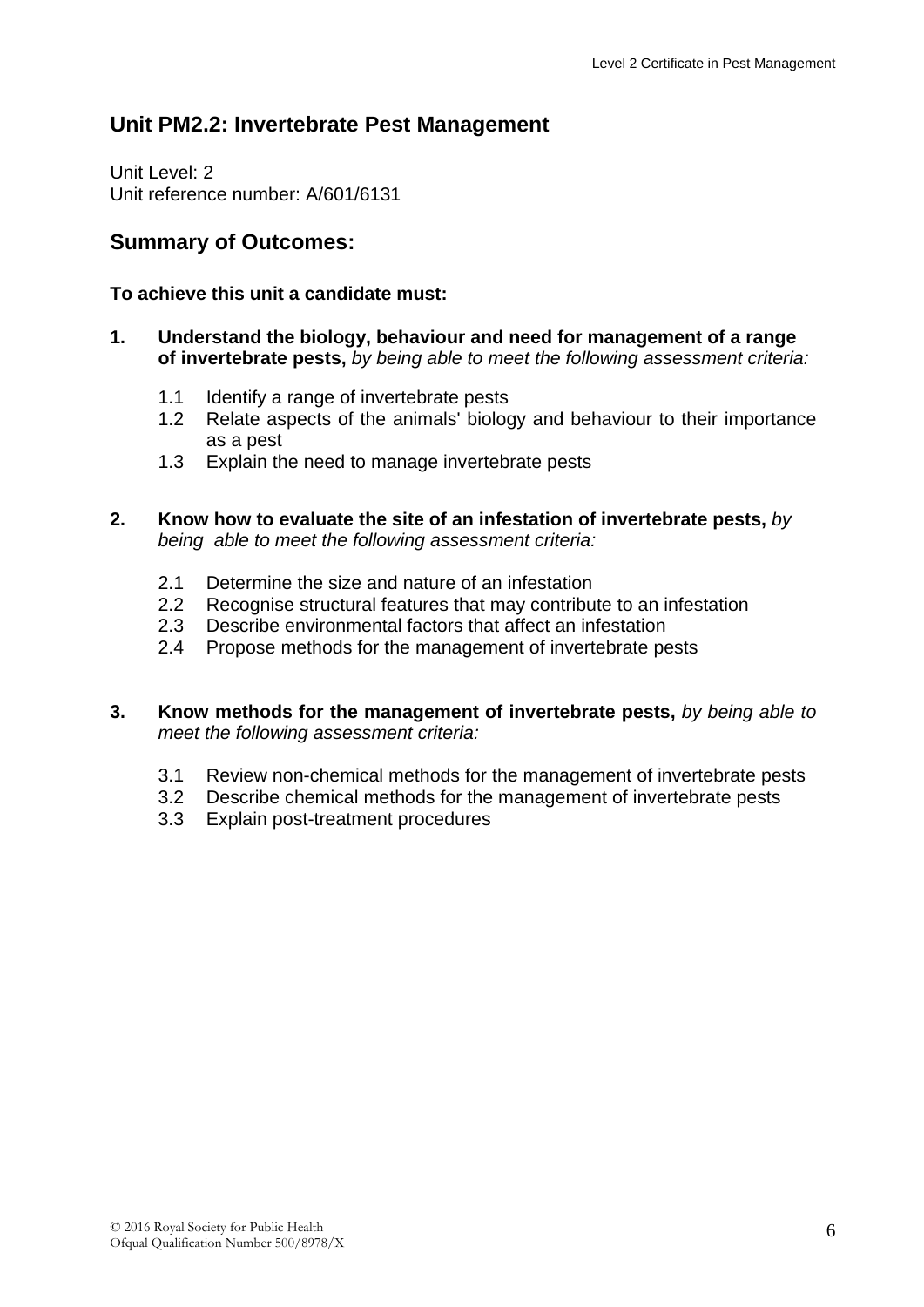#### **1 Biology of invertebrate pests**

- 1.1 *Biology:* identification of invertebrate pests; biology and life cycles of these animals relevant to their pest status.
- 1.2 *Behaviour:* behaviour of these animals relevant to their pest status; environmental requirements for development of infestation; nature, reasons, sources of and evidence for infestation.
- 1.3 *Need for management:* damage to structures and services; health risks; food spoilage and contamination; nuisance factors; legislative requirements.

#### **2 Evaluation of the site of an infestation**

- 2.1 *Size and nature of an infestation:* survey methods; evidence of infestation; importance of client information, personal observation and past history of the site; source of pests, harbourage sites and distribution pathways; sources of food; pest access.
- 2.2 *Structural features*: building defects and design features associated with infestations; importance of services and ducting; proofing of building; general condition of building and neighbouring properties.
- 2.3 *Environmental factors*: harbourage sites and sources of food within local environment; features of local environment likely to support an infestation such as communal waste bins, rubbish tips; problems associated with refuse chutes in high-rise buildings and fly-tipping.
- 2.4 *Methods for management*: selection of most appropriate and least hazardous / toxic course of action with particular regard to legislation relating to the course of action and target animal, avoidance of risk to the public, environment, nontarget and protected species; risk assessment of site and proposed course of action; health and safety considerations.

#### **3 Management of invertebrate pests**

- 3.1 *Non-chemical methods:* hierarchy of control methods; elimination of factors conducive to pest infestation such as harbourage and food; environmental management; good housekeeping of premises; proofing of buildings; repair of pest-related building defects; physical control methods.
- 3.2 *Chemical methods:* procedure(s) to adopt when undertaking treatment; appraisal of pesticides; selection of appropriate pesticide and formulation with particular regard to toxicity and environmental considerations; different modes of action of pesticides on target and non-target species; importance and limitations of  $LD_{50}$  and related data in relation to toxicity; safe and effective use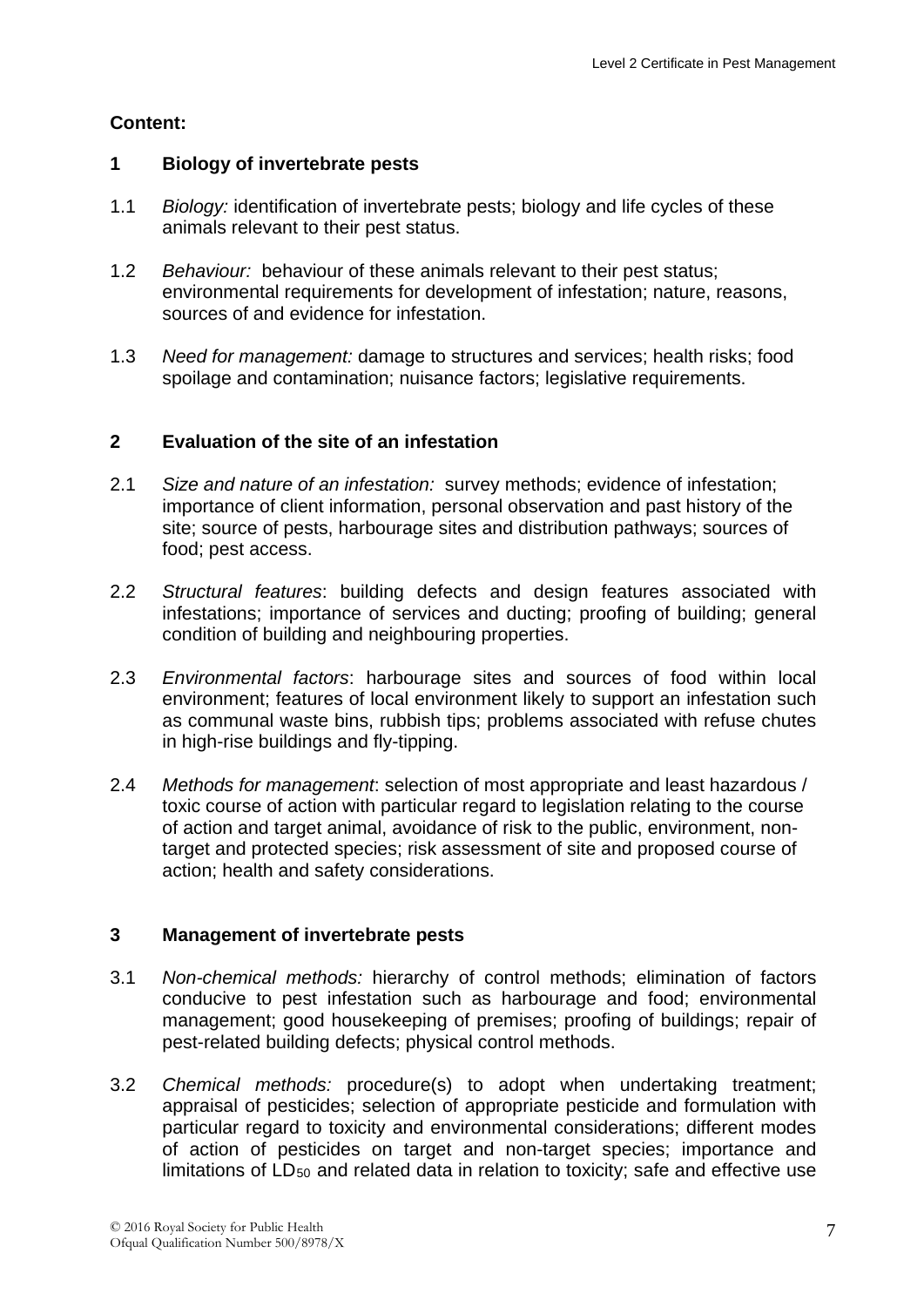of pesticides and formulations; distinction between brand names and common names of active ingredients; situations where pesticide application inappropriate; resistance to pesticides; design, construction, maintenance and selection of application equipment; need for correct application.

3.3 *Post-Treatment procedures:* monitoring of effectiveness of treatment; consideration of alternative control methods or extension of treatment if treatment ineffective within recommended target period, possible reasons for treatment being ineffective; recovery of unused bait and chemicals; action in the event of resistance or ineffective control programmes; re-instatement of site.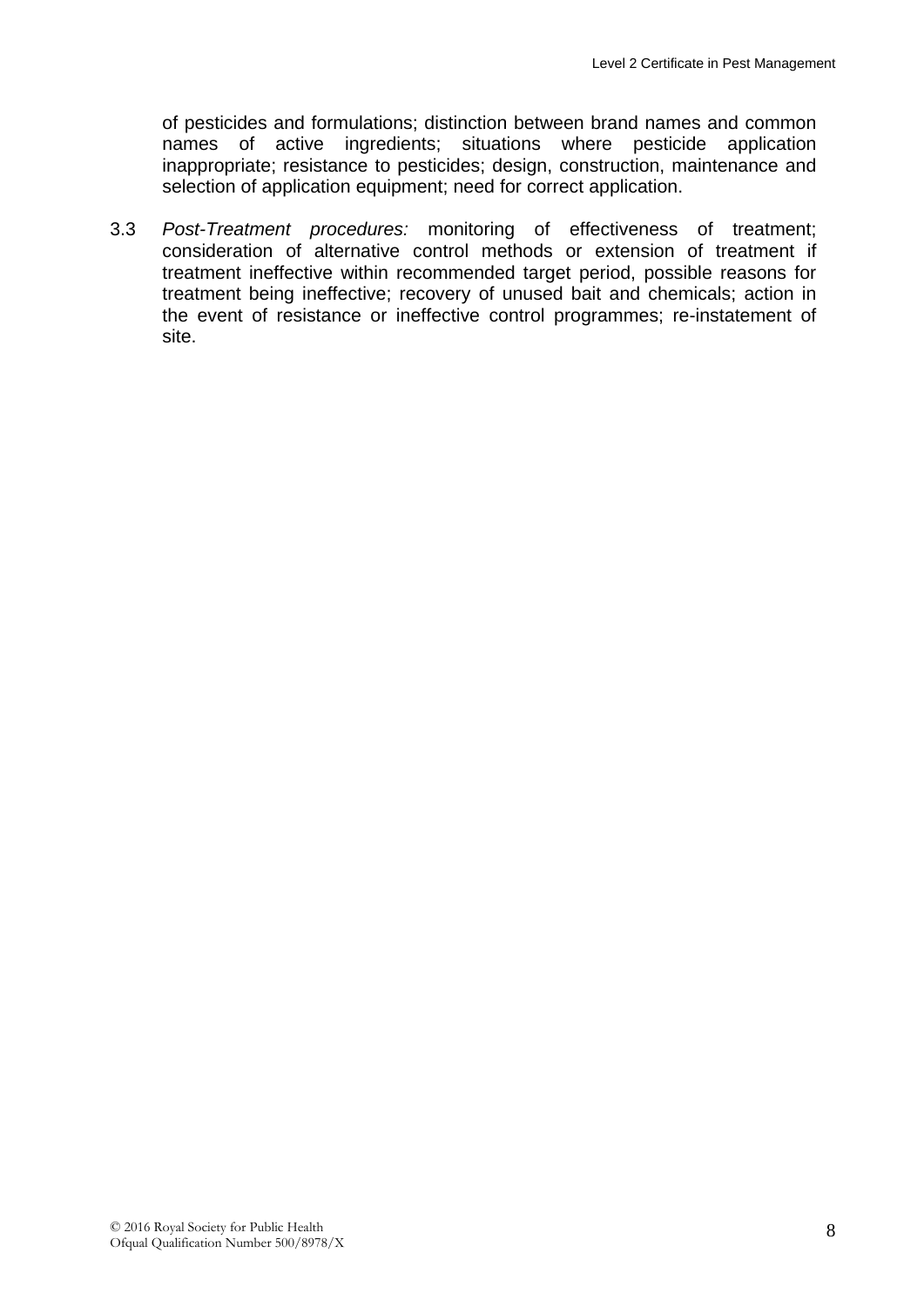## **Unit PM2.3: Health, Safety and Legal Aspects of Pest Management**

Unit Level: 2 Unit reference number: D/601/6140

### **Summary of Outcomes:**

#### **To achieve this unit a candidate must:**

- **1. Know aspects of health and safety relevant to pest management,** *by being able to meet the following assessment criteria:*
	- 1.1 Outline legislative requirements for health and safety relevant to pest management
	- 1.2 Identify hazards relating to pest management and procedures for working safely
- **2. Know legislation relevant to pest management,** *by being able to meet the following assessment criteria:*
	- 2.1 Outline legislation relevant to pest management
- **3. Understand the importance of recording and communicating information concerning health, safety and legal aspects of pest management,** *by being able to meet the following assessment criteria:*
	- 3.1 Outline the importance of recording information concerning health, safety and legal aspects ofpest management
	- 3.2 Outline the importance of communicating information concerning health, safety and legal aspects of pest management to clients.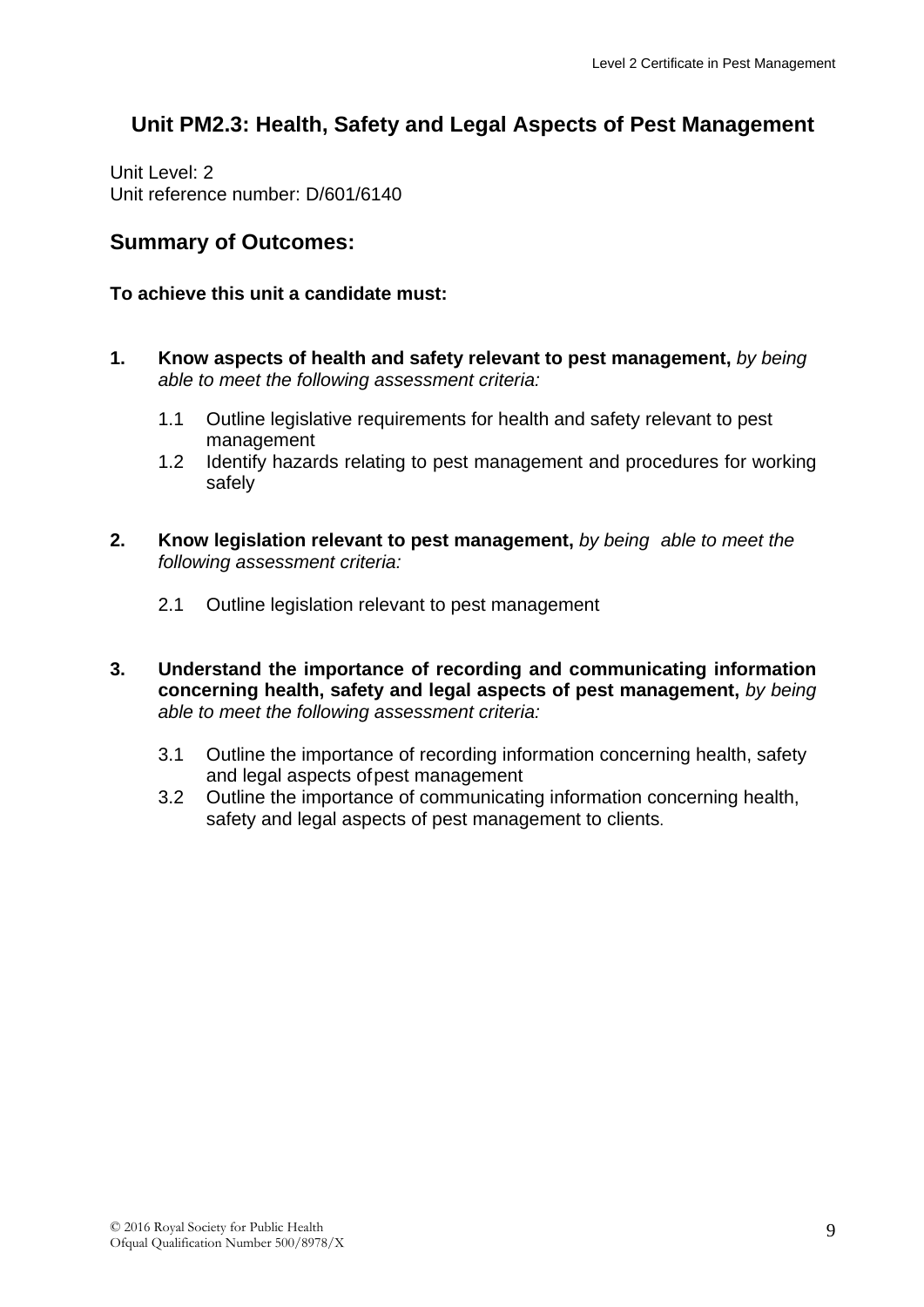#### **1 Health and Safety**

- 1.1 *Health and Safety:* employers' and employees' duties, responsibilities and obligations relating to Health and Safety at Work Act 1974; welfare provisions of 1974 act; requirements of COSHH regulations relating to pest control services; Biocidal Products Regulations 2001 and Biocidal Products (Amendment) Regulations 2003; use and limitations of personal protective equipment; general requirements of Food and Environment Protection Act 1985 Part 3 and the Control of Pesticides Regulations 1986; any superseding legislation or amendments to the above.
- 1.2 *Hazards and working safely:* implications of working in confined spaces, to include lofts, ducting and sewers; safe use of pesticides; implications of working at height, to include steps, ladders and platforms; importance of following safety instructions; risk of exposure to biohazards; fire hazards; accident, incident and "near miss" reporting; required and appropriate safety features of pest control vehicles; design and construction features of pesticide store; labelling of pesticide containers; storage, transport and disposal of chemicals; hazardous waste disposal procedures; avoidance of spillage of hazardous materials; clean up of spillages; what to do in the event of an emergency Relevant legislation relating to the above.

### **2 Legislation**

2.1 *Legislation:* legal powers and obligations of local authorities, owners and occupiers with regard to powers of entry, notification, inspection and rodent control under the Prevention of Damage by Pests Act 1949; general requirements of Public Health Acts 1936 and 1961 with respect to disconnection and sealing of disused drains, destruction or removal of vermin and specified urban bird pests; Wildlife and Countryside Act 1981 with regard to protection of flora and fauna, excepted species in Part II Schedule II, permitted methods of control; Class and General licences with regard to control of birds; Animal Welfare Act 2006; Wild mammal protection Act 1996; Grey Squirrels (Warfarin) Order 1973, Pests Act 1954; Food Safety Act 1990; Food Hygiene Regulations 2006 with regard to prevention of pest infestations and control of pests in food premises and equipment; any superseding legislation or amendments to the above.

#### **3 Recording and communicating information**

3.1 *Recording information:* importance of maintaining accurate records; legal requirements relating to record keeping; records relating to storage, use and disposal of pesticides and the use of other resources, survey data, location and number of traps and baits, visits to traps, risk assessments, servicing of equipment, incidents of malfunction of equipment; customer information records.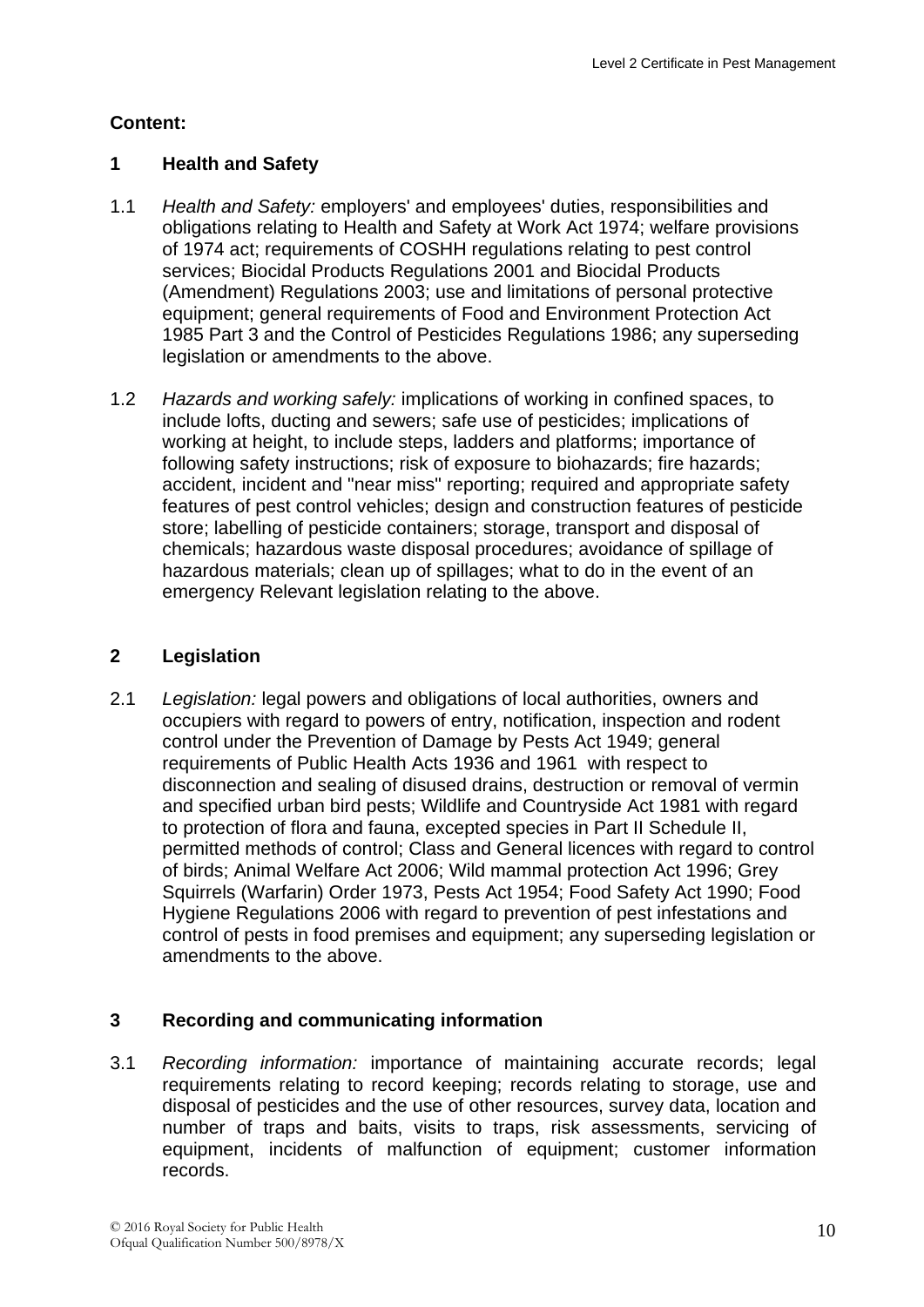3.2 *Communicating information to clients:* need for clear communication and appropriate responses in difficult situations and with regard to health and safety, to include the importance of effective communication with ethnic minorities and speakers of other languages and awareness of cultural sensibilities; need to report client comments, complaints and suggestions to managers; need to advise clients of pest control measures taken, location of any baits laid and possible future visits to site; need to advise clients of remedial action required with regard to infestations; need to advise clients on housekeeping and maintenance required for prevention of reinfestation; importance of a professional approach to clients; need to suggest alternative remedies in event of objections to specific course of treatment.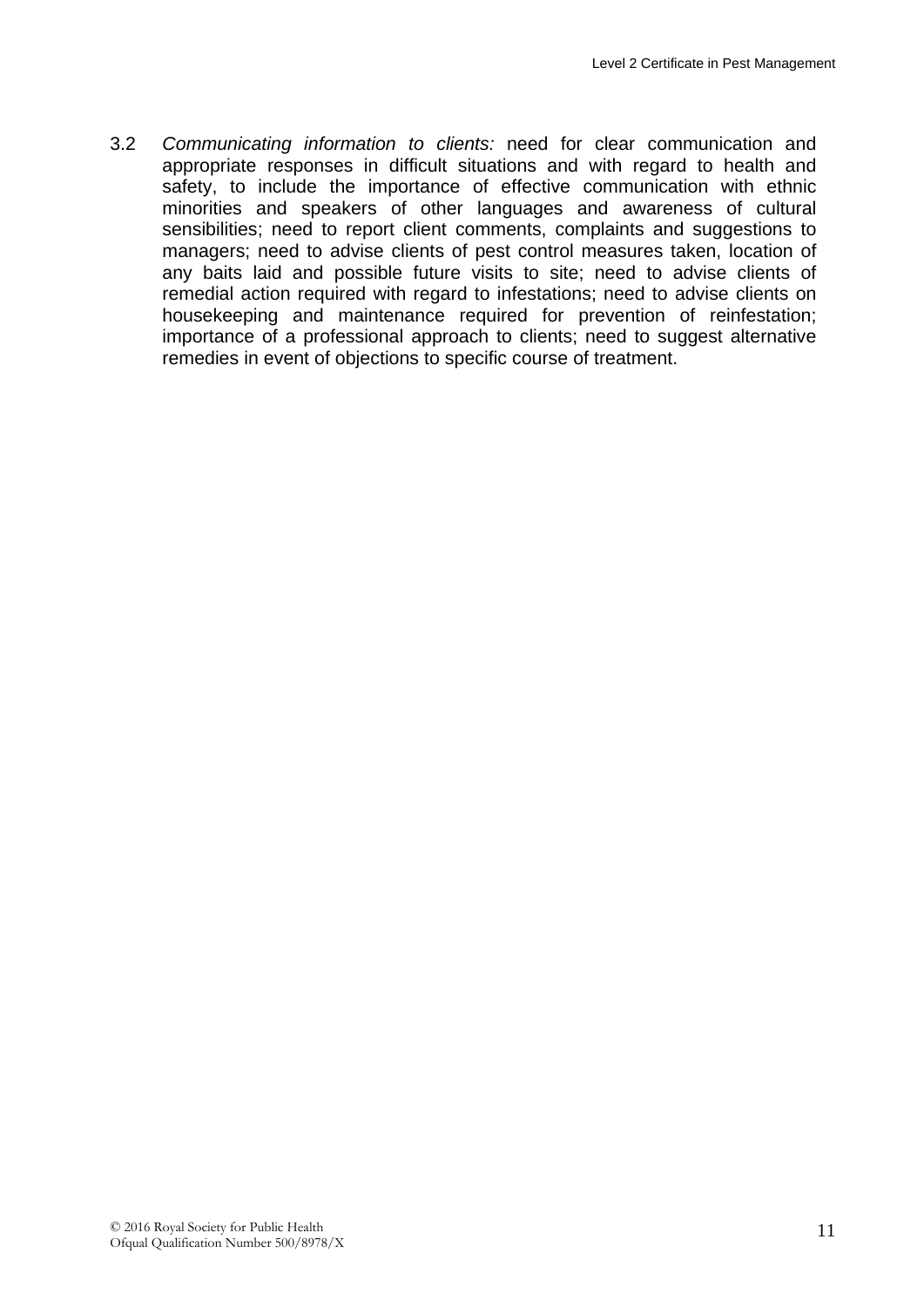## **Unit PM2.4: Techniques for the Management of Vertebrate Pests**

Unit Level: 2 Unit reference number: J/601/6178

#### **Summary of Outcomes:**

#### **To achieve this unit a candidate must:**

- **1. Prepare to carry out vertebrate pest management procedures**, *by being able to meet the following assessment criteria:*
	- 1.1 Identify vertebrate pests to enable appropriate management procedures to be applied
	- 1.2 Select and use appropriate personal protective equipment and clothing
	- 1.3 Produce risk and COSHH assessments appropriate to the environment and vertebrate pest management procedures employed
- **2. Perform techniques for the chemical management of vertebrate pests,** *by being able to meet the following assessment criteria:*
	- 2.1 Prepare chemicals for use in vertebrate pest management procedures
	- 2.2 Use appropriate equipment to apply chemical treatments
	- 2.3 Select and use baits and chemicals that are appropriate for the management of the target pest
- **3. Perform techniques for the non-chemical management of vertebrate pests,** *by being able to meet the following assessment criteria:*
	- 3.1 Use trapping equipment to manage vertebrate pests
	- 3.2 Control access of vertebrate pests to premises by the use of proofing techniques

#### **4. Advise clients appropriately with regard to vertebrate pest management procedures,** *by being able to meet the following assessment criteria:*

- 4.1 Inform client of any health and safety and legislative requirements
- 4.2 Give appropriate advice to clients regarding cleaning and hygiene procedures for the management of vertebrate pests
- 4.3 Address any client concerns sensitively and politely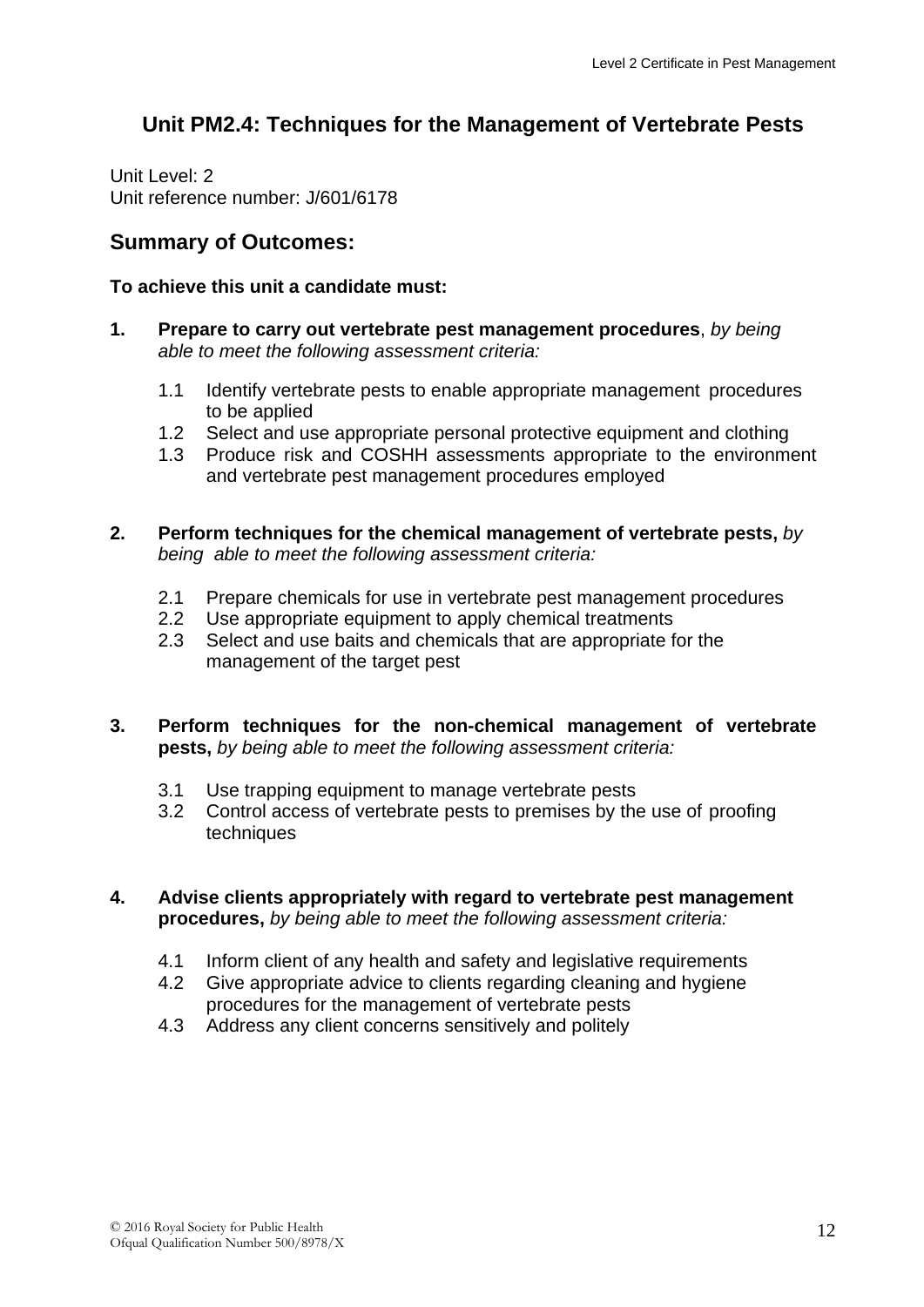#### **1 Prepare to carry out vertebrate pest management procedures**

- 1.1 *Identify vertebrate pests to enable appropriate management procedures to be applied:* Identification of pests by visual inspection of live pest, pest bodies, droppings, urine pillars, fur, smear marks, odours and damage caused as appropriate; use of hand lens and other tools as appropriate to inspect for and help identify pests.
- 1.2 *Select and use appropriate personal protective equipment and clothing:*  Selection and use of personal protective equipment and clothing that is appropriate to the task, such as preparing chemicals, laying baits, releasing animals from traps and disposing of pest bodies.
- 1.3 *Produce risk and COSHH assessments appropriate to the environment and control measures employed:* Risk assessments should take account of the work conditions such as working at height, lone working or working in confined spaces; determine risk to the public and to non-target animals by assessing risks and carrying out appropriate follow up procedures to minimise the risk of primary and secondary poisoning; COSHH assessments should be consistent with the manufacturer's recommendations and available hazard data sheets.

#### **2 Perform techniques for the chemical management of vertebrate pests**

- 2.1 *Prepare chemicals for use in vertebrate pest management procedures:*  Correctly interpret information on pesticide labels; handle chemicals safely; calculate amount of chemical required; determine dilution factor required for the use of a chemical; dilute a concentrate to obtain the final working concentration safely; deal with any spillages or waste chemicals.
- 2.2 *Use appropriate equipment to apply chemical treatments:* Use of appropriate equipment for application of chemical treatments such as contact products.
- 2.3 *Select and use baits and chemicals that are appropriate for the management of the target pest:* Selection of appropriate bait or chemical for pest species and location with regard to risk to the public, non-target species and the environment; choose appropriate formulation of chemical; determine number and location of baiting points; use and apply appropriate amount of chemical or bait; use of tracking powders.

#### **3 Perform techniques for the non-chemical management of vertebrate pests**

3.1 *Use trapping equipment to manage vertebrate pests:* Selection of appropriate trap for target species and circumstances; correct and appropriate baiting of trap; location and orientation; setting of trap; release of live animals from traps;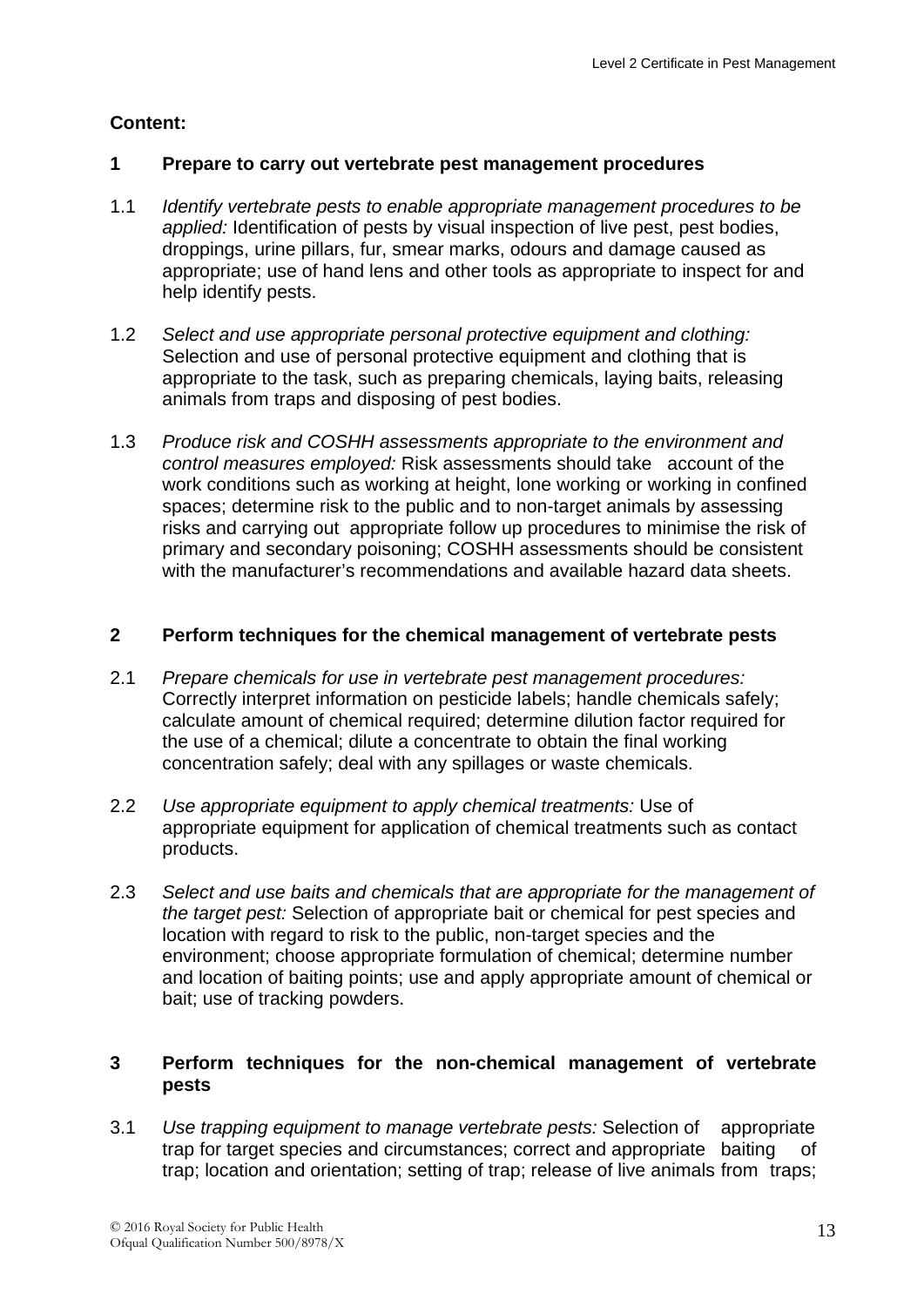safety precautions.

3.2 *Control access of vertebrate pests to premises by the use of proofing techniques:* Selection of appropriate proofing material; identification of locations for use of proofing material; determination of method for securing proofing material.

#### **4 Advise clients appropriately with regard to vertebrate pest management procedures**

- 4.1 *Inform client of any health and safety and legislative requirements:* Use appropriate methods to ensure that clients are aware of any health and safety or legislative requirements regarding vertebrate pest management procedures employed, such as ensuring pets and children are kept away from an area, baits and equipment are not tampered with and what to do in the event of discovery of trapped animals or animal bodies.
- 4.2 *Give appropriate advice to clients regarding cleaning and hygiene procedures for the management of vertebrate pests:* Situations in which cleaning and hygiene control (such as appropriate storage of food and habitat management) will aid the management of vertebrate pests; procedures for cleaning; how to provide guidance relating to hygiene control.
- 4.3 *Address any client concerns sensitively and politely:* Use appropriate methods and language to address concerns of clients and other interested parties (eg neighbours and customers) regarding pest management such as choice of procedure, humaneness and length of treatment required.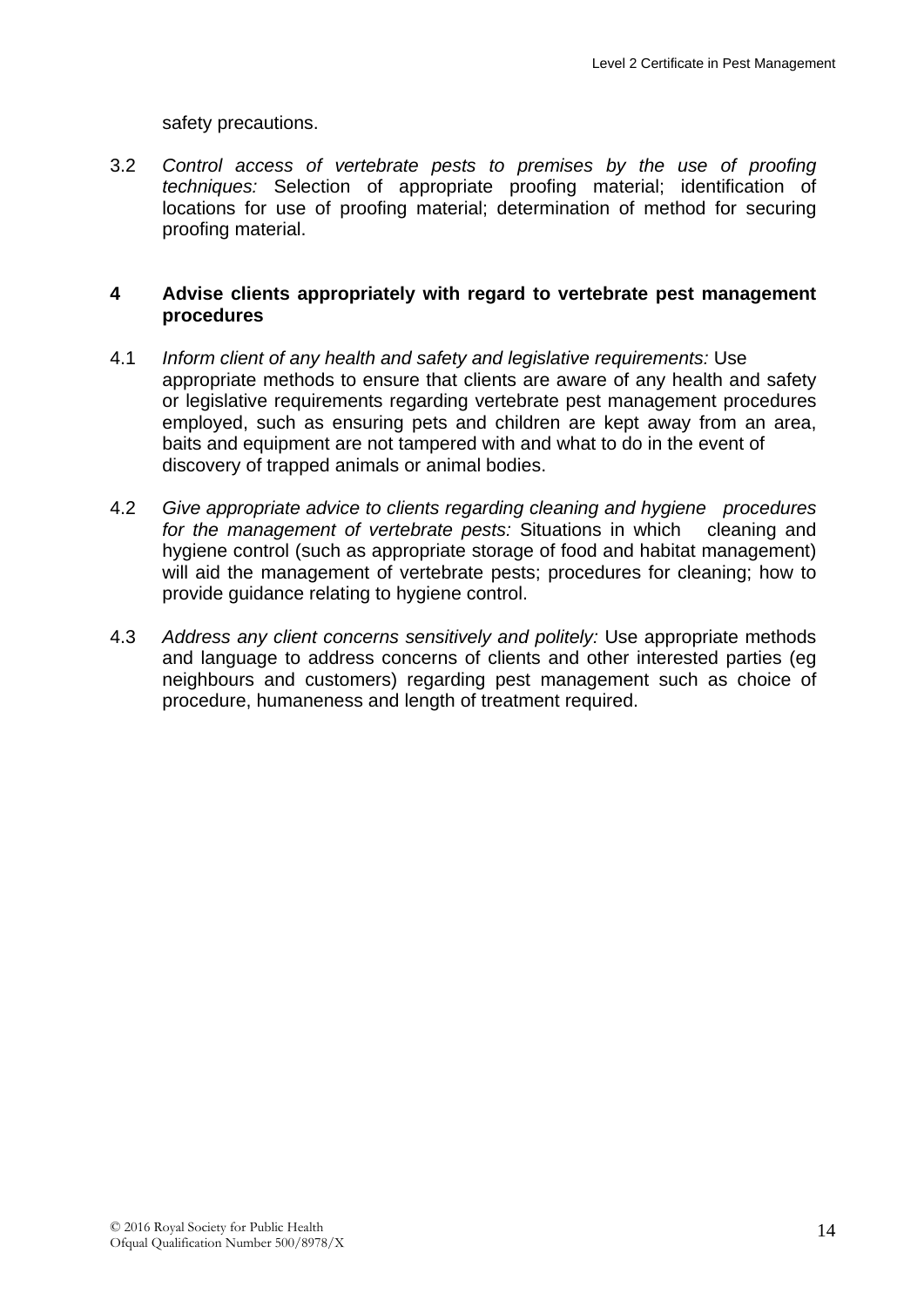# **Unit PM2.5: Techniques for the Management of Invertebrate Pests**

Unit Level: 2 Unit reference number: R/601/6183

## **Summary of Outcomes:**

#### **To achieve this unit a candidate must:**

- **1. Prepare to carry out invertebrate pest management procedures**, *by being able to meet the following assessment criteria:*
	- 1.1 Identify invertebrate pests to enable appropriate management procedures to be applied
	- 1.2 Select and use appropriate personal protective equipment and clothing
	- 1.3 Produce risk and COSHH assessments appropriate to the environment and invertebrate pest management procedures employed
- **2. Perform techniques for the chemical management of invertebrate pests,**  *by being able to meet the following assessment criteria:*
	- 2.1 Prepare chemicals for use in invertebrate pest management procedures
	- 2.2 Use appropriate equipment to apply chemical treatments
	- 2.3 Select and use baits and chemicals that are appropriate for the management of the target pest

#### **3. Perform techniques for the non-chemical management of invertebrate pests,** *by being able to meet the following assessment criteria:*

- 3.1 Use trapping equipment to monitor and manage invertebrate pests
- 3.2 Control access of invertebrate pests to premises by the use of proofing techniques

#### **4. Advise clients appropriately with regard to invertebrate pest management procedures,** *by being able to meet the following assessment criteria:*

- 4.1 Inform client of any health and safety and legislative requirements<br>4.2 Give appropriate advice to clients regarding cleaning and hygiene
- Give appropriate advice to clients regarding cleaning and hygiene procedures for the management of invertebrate pests
- 4.3 Address any client concerns sensitively and politely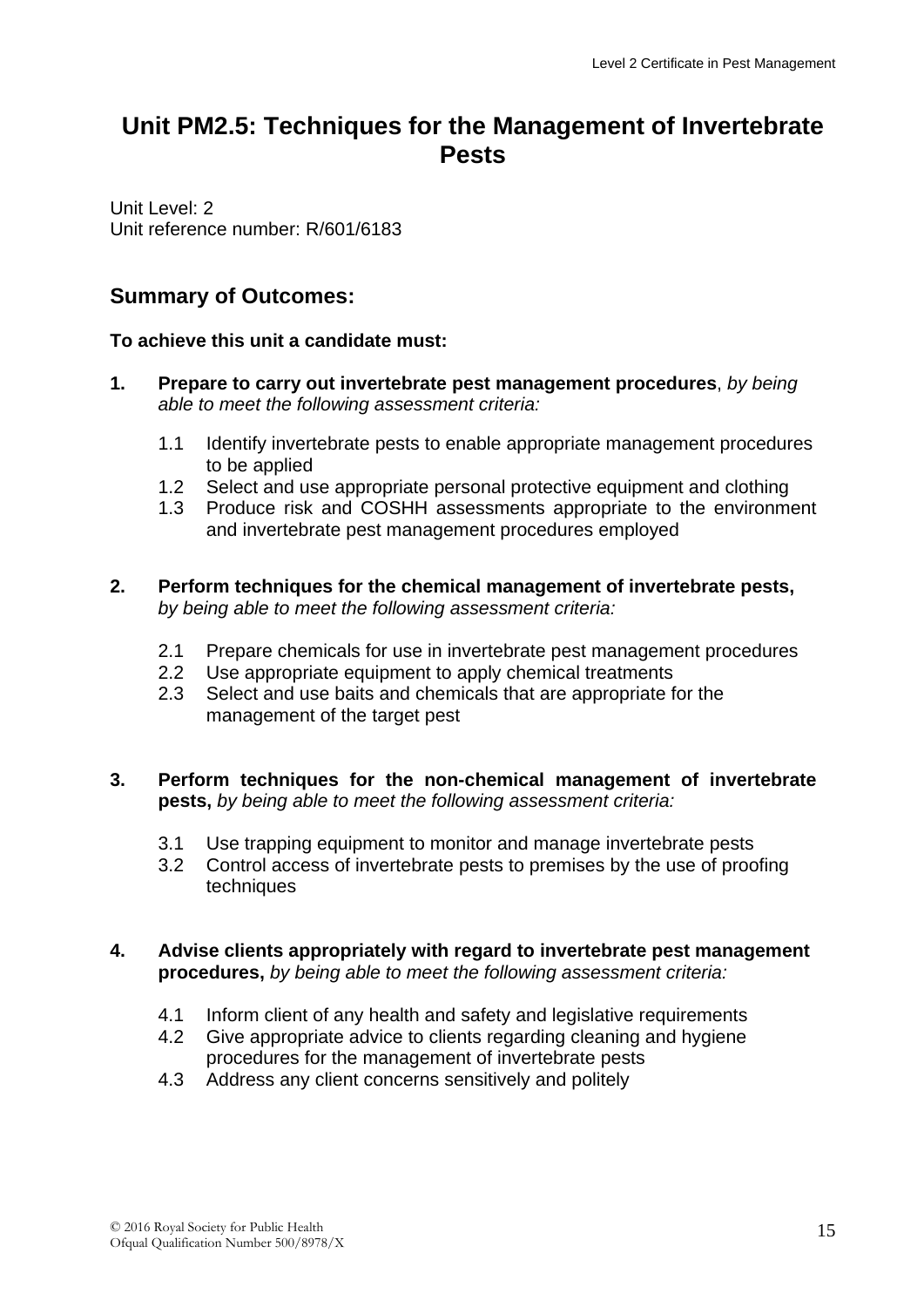#### **1 Prepare to carry out invertebrate pest management procedures**

- 1.1 *Identify invertebrate pests to enable appropriate management procedures to be applied:* Identification of pests by visual inspection of live pest, pest bodies, moults, droppings and damage caused as appropriate; identification of pests by means of hand lens; use of other tools and guides to help inspect for and identify pests.
- 1.2 *Select and use appropriate personal protective equipment and clothing:* Selection and use of personal protective equipment and clothing that is appropriate to the task, such as preparing chemicals, using sprayers and, laying baits.
- 1.3 *Produce risk and COSHH assessments appropriate to the environment and control measures employed:* Risk assessments should take account of the work conditions such as working at height, lone working or working in confined spaces; determine risk to the public and to non-target animals by assessing risks and carrying out appropriate follow up procedures to minimise the risk of primary and secondary poisoning; COSHH assessments should be consistent with the manufacturer's recommendations and available hazard data sheets.

#### **2 Perform techniques for the chemical management of invertebrate pests**

- 2.1 *Prepare chemicals for use in vertebrate pest management procedures:*  Correctly interpret information on pesticide labels; handle chemicals safely; calculate amount of chemical required; determine dilution factor required for the use of a chemical; dilute a concentrate to obtain the final working concentration safely; deal with any spillages or waste chemicals.
- 2.2 *Use appropriate equipment to apply chemical treatments:* Use of handheld sprayer for application of pesticide; alter pressure to required value for given situation; adjust or change nozzle to vary the spray; fill sprayer; use sprayer to apply pesticide; empty and washout sprayer; carry out routine maintenance.
- 2.3 *Select and use baits and chemicals that are appropriate for the management of the target pest:* Selection of appropriate bait or chemical for pest species and location with regard to risk to the public, non-target species and the environment; choose appropriate formulation of chemical; determine number and location of baiting points; use and apply appropriate amount of chemical or bait; use of insecticide powders and desiccant dusts.

#### **3 Perform techniques for the non-chemical management of invertebrate pests**

3.1 *Use trapping equipment to monitor and manage invertebrate pests:* Selection of appropriate trap for target species and circumstances; correct and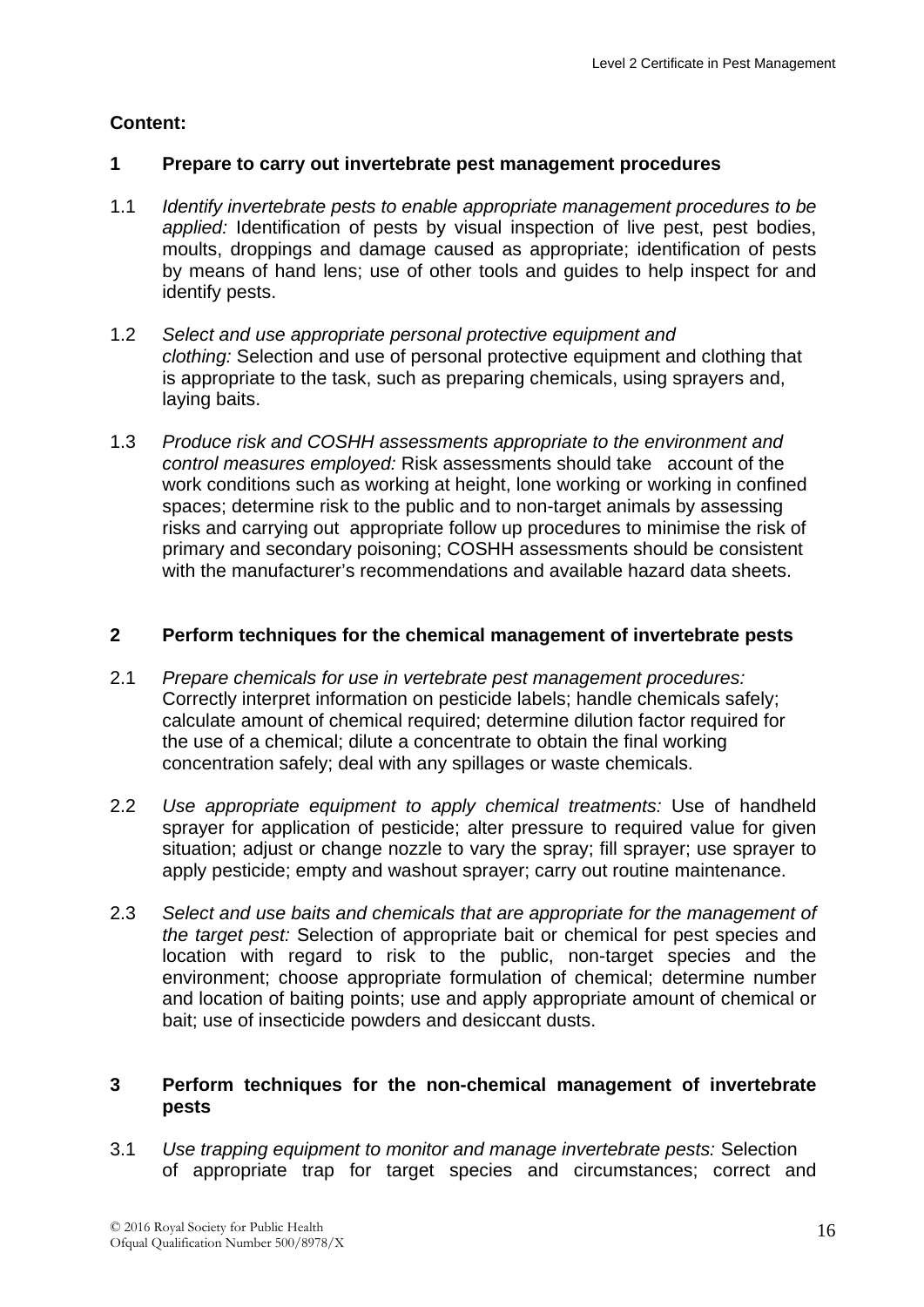appropriate baiting of trap; location and orientation; setting of trap; safety precautions.

3.2 *Control access of invertebrate pests to premises by the use of proofing techniques:* Selection of appropriate proofing material; identification of locations for use of proofing material; determination of method for securing proofing material.

#### **4 Advise clients appropriately with regard to invertebrate pest management procedures**

- 4.1 *Inform client of any health and safety and legislative requirements:* Use appropriate methods to ensure that clients are aware of any health and safety or legislative requirements regarding invertebrate pest management procedures employed, such as ensuring pets and children are kept away from an area and baits and equipment are not tampered with.
- 4.2 *Give appropriate advice to clients regarding cleaning and hygiene procedures for the management of vertebrate pests:* Situations in which cleaning and hygiene control (such as appropriate storage of food and habitat management) will aid the management of invertebrate pests; procedures for cleaning; how to provide guidance relating to hygiene control.
- 4.3 *Address any client concerns sensitively and politely:* Use appropriate methods and language to address concerns of clients and other interested parties (eg neighbours and customers) regarding pest management such as choice of procedure, humaneness and length of treatment required.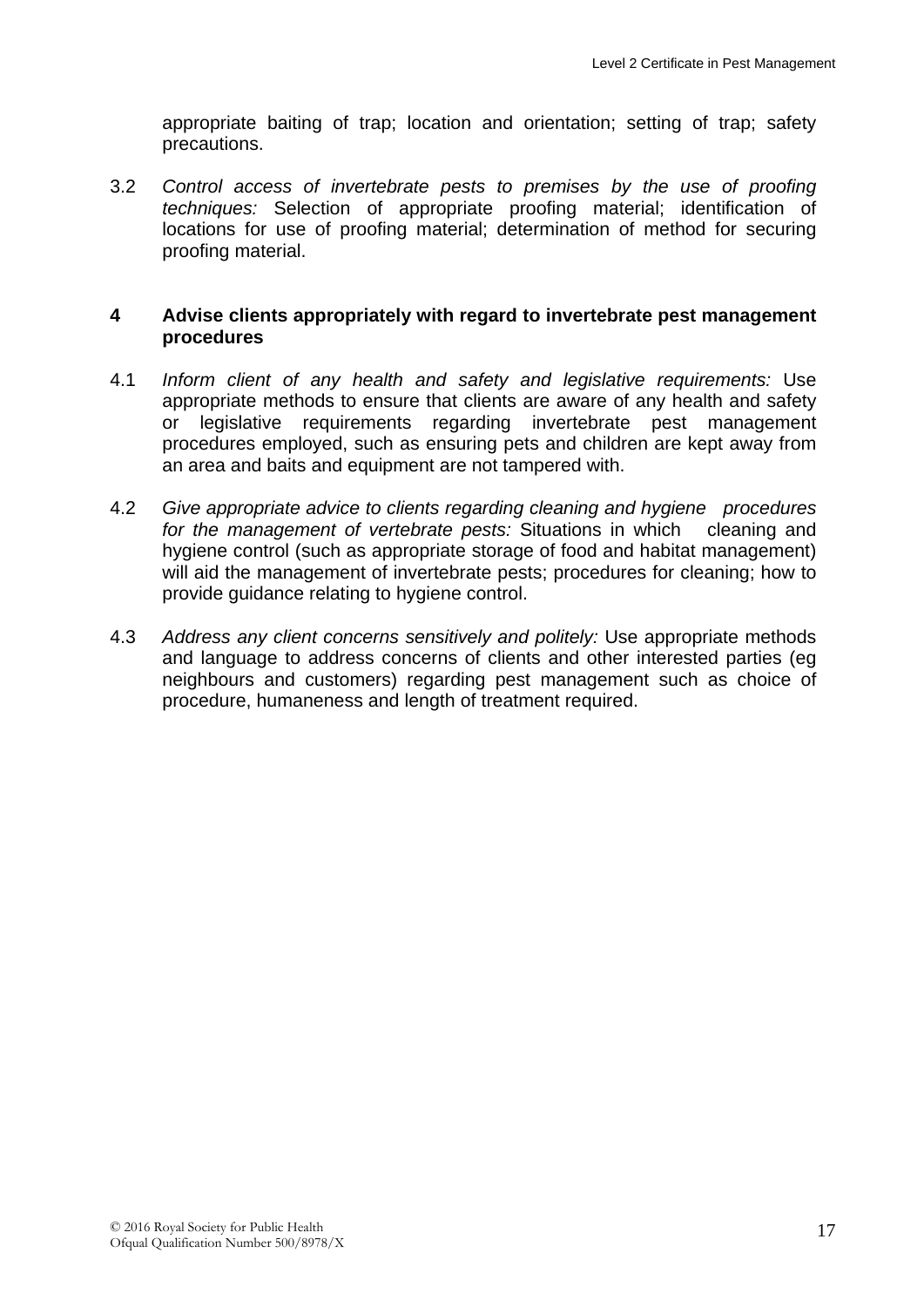## **Assessment and Grading**

Attainment of the Learning Outcomes for units PM2.1 – PM2.3 will be assessed by a synoptic examination set by RSPH Qualifications. The examination will consist of three sections each consisting of fifteen questions, section 1 will assess the learning outcomes of Unit PM2.1; section 2 will assess the learning outcomes for Unit PM2.2; section 3 will assess the learning outcomes for Unit PM2.3.

Attainment of the Learning Outcomes for units PM2.4 and PM2.5 will be assessed by centre devised assessments. These assessments will be verified by RSPH Qualifications to ensure that they enable candidates to demonstrate their attainment of the learning outcomes and assessment criteria. These assessments should be practically based. Units PM4 and PM5 will be graded as *Pass* only.

The qualification is graded as either *Pass* or *Distinction*.

In order to be awarded a *Distinction,* candidates must, *for units PM2.1 – PM2.3*, be able to recall relevant knowledge and facts from the entire specification with few significant omissions and demonstrate a high level of understanding of the principles and concepts used in Pest Management. The majority of answers to examination questions will be correct and relevant. Candidates who attain a mark of 80% or greater *in each* of these units, and a *Pass* for units PM4 and PM5 will be deemed to have achieved the criteria for a *Distinction.*

In order to be awarded a *Pass,* candidates must, *for all units*, be able to recall relevant knowledge and facts from some parts of the specification and demonstrate a satisfactory level of understanding of the principles and concepts used in Pest Management which would allow the candidate to work safely as a Pest Control Technician. The majority of answers to examination questions will contain some information of relevance. Candidates who attain a mark of 50% or greater *in each* of the units will be deemed to have achieved the criteria for a *Pass*.

Candidates who fail to reach the minimum standard for the *Pass* grade will be recorded as having failed. These candidates will receive a certificate of unit credit which will list any units that have been passed. Candidates that have been unsuccessful in individual units can retake these units, but in order to qualify for the Award all units must be successfully taken within one calendar year.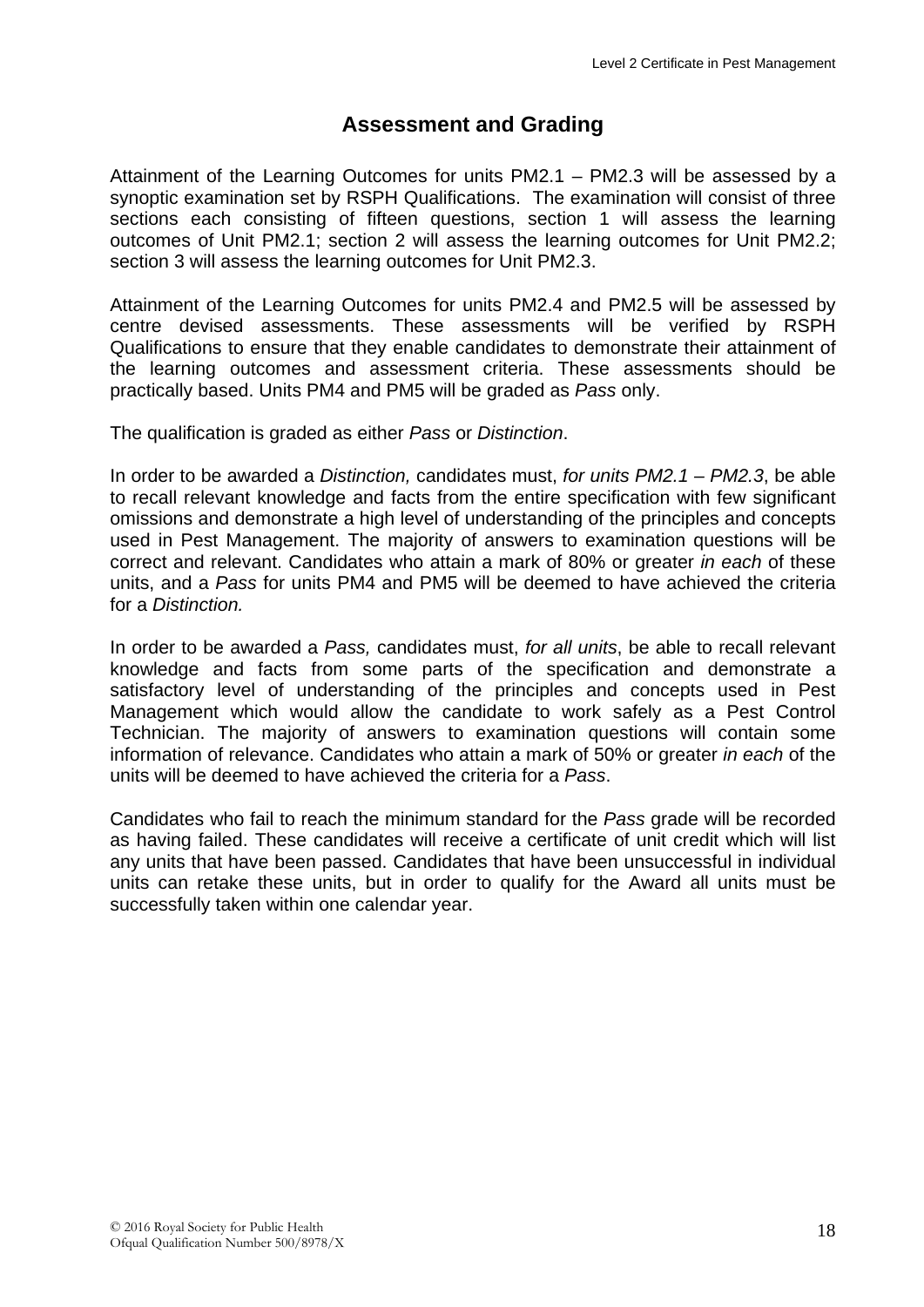## **Guidance:**

#### **Progression:**

Learners who achieve this qualification can progress to

• RSPH Level 3 Award in Pest Management

#### **Recommended Reading:**

| <b>British Pest Management</b> | <b>British Pest Management Manual</b>                                              |
|--------------------------------|------------------------------------------------------------------------------------|
| <b>CRRU UK Code of Best</b>    | Best practice and guidance for rodent control and the                              |
| Practice 2015                  | safe use of rodenticides                                                           |
| Killgerm, 2013                 | <b>Killgerm Operating Manual</b>                                                   |
| Meaney, P*                     | Carpet beetles, Textile Moths and related insect                                   |
|                                | pests.                                                                             |
|                                | Pest Flies and their Control                                                       |
|                                | Biting and stinging insects and ticks                                              |
|                                | Insect pests of stored food and preparation premises                               |
|                                | Cockroaches and their control                                                      |
|                                | Those books are available direct from the printers (Polstoad Press 5a The Maltings |

These books are available direct from the printers (Polstead Press 5a The Maltings Business Centre, Stowupland Rd, Stowmarket IP14 5AG. Phone:01449 677444) or from Killgerm.

Barrettine Ltd [www.barrettine.co.uk](http://www.barrettine.co.uk/) British Pest Control Association [www.bpca.org.uk](http://www.bpca.org.uk/) \*Health and Safety Executive [www.hse.gov.uk](http://www.hse.gov.uk/) Killgerm Chemicals Ltd [www.killgerm.com](http://www.killgerm.com/) National Pest Technician's Association

**Web-Sites** A number of these web-sites contain copies of Codes of Practice which can be downloaded for free. [www.npta.org.uk](http://www.npta.org.uk/)

\* Free Health and Safety leaflets relevant to pest control can be downloaded from this site.

#### **Qualification Approval:**

Centres wishing to offer this qualification should apply to the RSPH Qualifications Department using the Centre Approval Form if not already registered with RSPH as a centre or the Additional Qualification Form if already registered to deliver other qualifications. Both of these forms are available on the RSPH web-site (www.rsph.org.uk). Centres should ensure that paragraphs 4.5 and 4.6 of the application forms are completed as some units in this qualification are assessed and marked by the centre.

Centres should submit exemplar assessment material for these units to RSPH, clearly showing how this will be used to test each of the assessment criteria for the units. Centres should also explain how evidence of achievement will be submitted to RSPH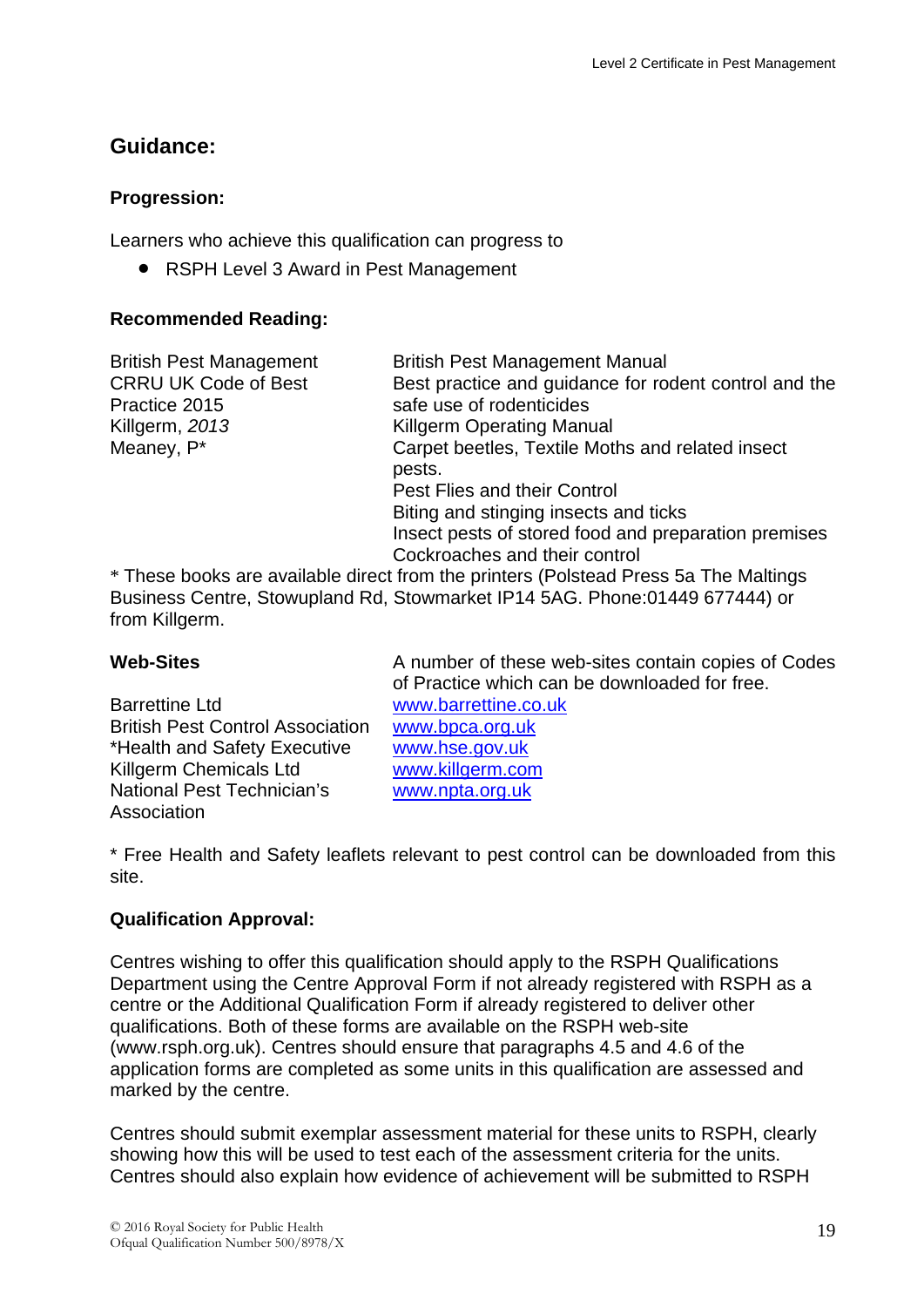for the purpose of external verification and the claiming of the award on behalf of learners

#### **Recommended prior learning:**

There are no recommended prior learning requirements for this qualification. The Society does, however, recommend that candidates have a level of literacy and numeracy equivalent to *Level 1* (but see notes on Special Assessment Needs below)

#### **Special Assessment Needs:**

Centres that have candidates with special needs should consult The Society's *Regulations and Guidance for Candidates with Special Assessment Needs,* this is available from RSPH and the RSPH web site (www.rsph.org.uk).

#### **Recommended Qualifications and Experience of Tutors:**

The Society would expect that tutors have teaching experience and a qualification in a relevant subject area, but recognises that experienced teachers can often compensate for a lack of initial subject knowledge, or experienced practitioners for a lack of teaching experience. The Society recommends that centres employ a team of tutors with a range of expertise to deliver this qualification.

Suitable qualifications for the Level 2 Award in Pest Management include:

a) Degree or Dip. HE in: Agronomy, Biology, Zoology or related subjects Environmental Health

or a related discipline that contains modules in pest control or a degree that contains elements of these specialisms.

- b) HNC/D in one of the above.
- c) RSPH Level 3 Diploma in Pest Management
- d) Advanced Certificate in Pest Control awarded by EMFEC and NPTA Advanced Diploma in Pest Control awarded by NPTA BPC Diploma Part II awarded by BPCA
- e) NVQ Level 3 in Pest Control.

Centres should be registered with RSPH.

Any enquiries about this qualification should be made to:

The Qualifications Department, Royal Society for Public Health, John Snow House 59 Mansell Street London E1 8AN

Tel. 020 7265 7300 Fax. 020 7265 7301 Email examinations@rsph.org.uk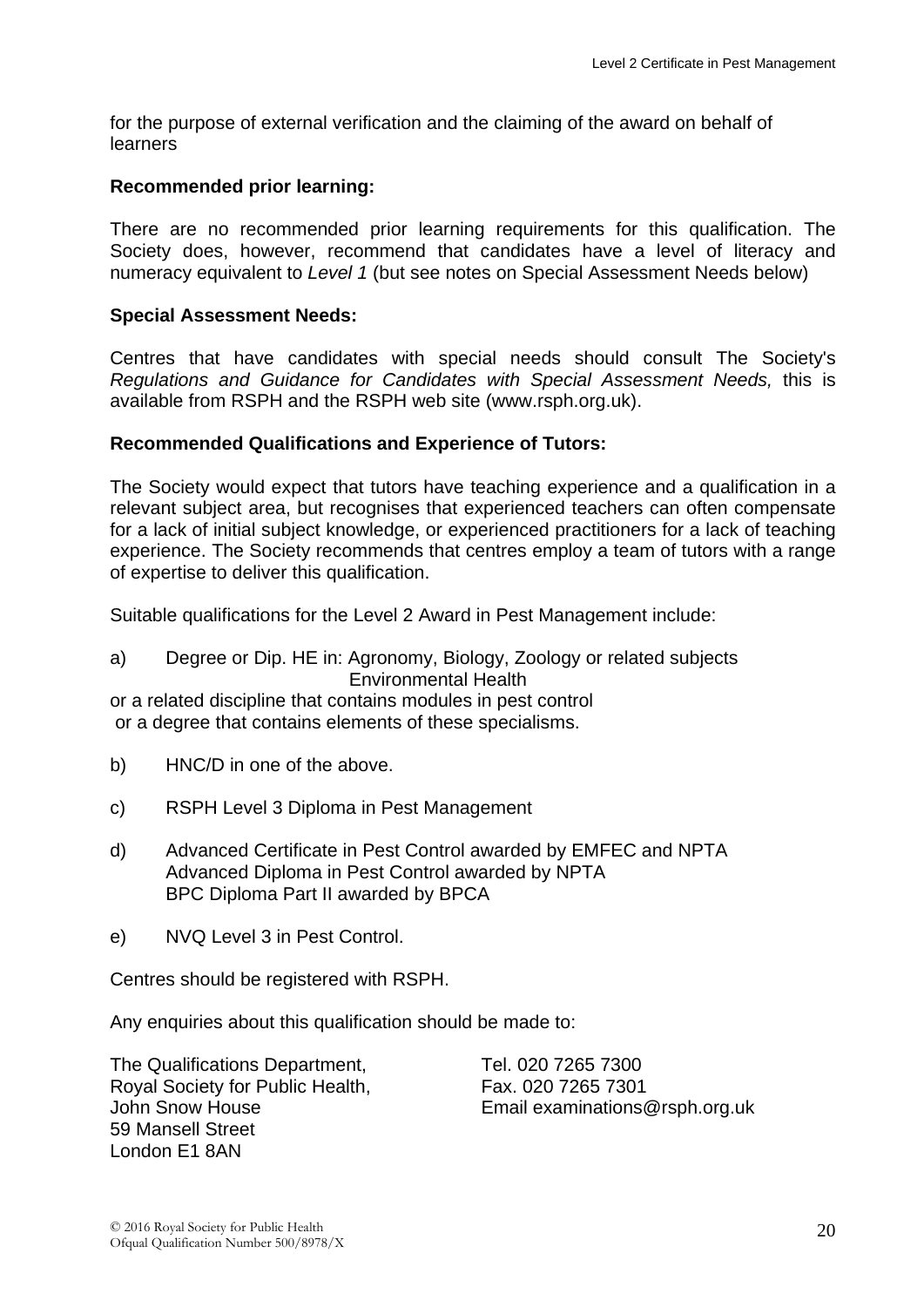## **Appendix: Range of organisms to be studied**

The biology, identification and control of the following organisms should be covered during the delivery of this qualification. Some of these species are non-pest species, but should be mentioned due to the possibility of them being mistaken for pests, or of being harmed during control treatments.

Animals which are shown in **bold** type should be considered of greater importance than those shown in normal type, to which only brief reference need be made. Tutors should refer to the British Pest Management Manual for an indication of the depth to which each of the organisms should be studied, but it is important to bear in mind that the relative importance of particular organisms with respect to pest control may change. RSPH Qualifications may update this list if changes in legislation or the importance of a particular organism make this advisable. Tutors will be notified of any amendments to the current species list in advance of any assessment in which any additions to the list may feature.

#### **Mammals**

| <b>Norway Rat (Rattus norvegicus)</b>       |                                           |
|---------------------------------------------|-------------------------------------------|
| House Mouse (Mus domesticus)                |                                           |
| <b>Ship / Black Rat (Rattus rattus)</b>     |                                           |
| <b>Grey Squirrel (Sciurus carolinensis)</b> |                                           |
| Fox (Vulpes vulpes)                         |                                           |
| Rabbit (Oryctolagus cuniculus)              |                                           |
| <b>Feral cat (Felis catus)</b>              |                                           |
| Mole (Talpa europaea)                       |                                           |
| Mink (Mustela vison)                        | Questions in relation to control only.    |
| Wood mice (Apodemus sylvaticus),            | These non-target species should be        |
| yellow necked mice (Apodemus                | covered in sufficient detail to allow the |
| flavicollis), bank vole (Myodes glareolus)  | pest control technician to distinguish    |
| and field vole (Microtus agrestis)          | these animals from rodent pests.          |

Protected species - These should be mentioned with respect to relevant legal requirements

| Bats (Chiroptera)                |
|----------------------------------|
| Badger (Meles meles)             |
| Water vole (Arvicola terrestris) |
| Red squirrel (Sciurus vulgaris)  |
| Otter (Lutra lutra)              |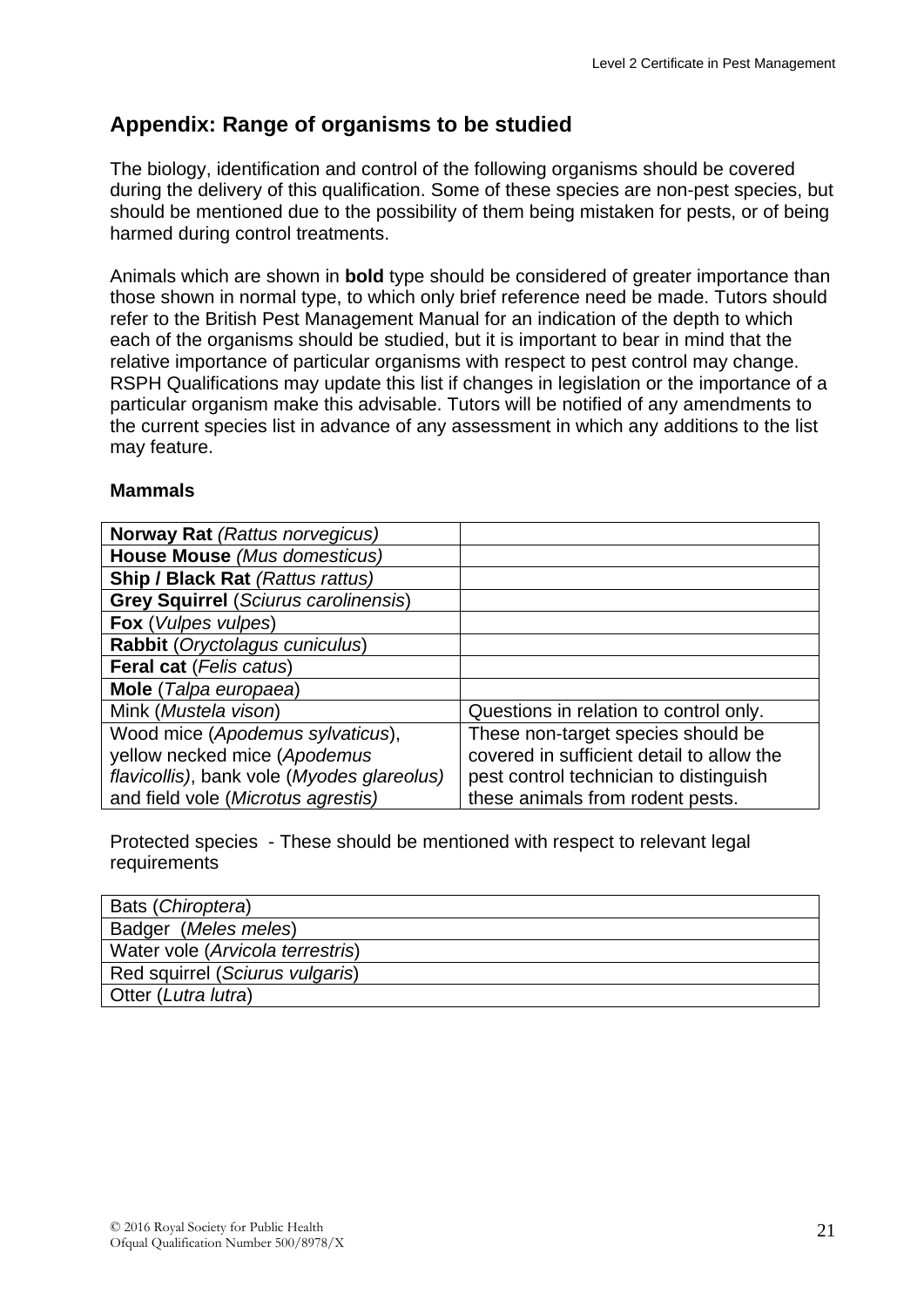#### **Birds**

| <b>Gull, Lesser Black-backed (Larus fuscus)</b>                                            |
|--------------------------------------------------------------------------------------------|
| <b>Gull, Herring</b> (Larus argentatus) These should be mentioned with respect to relevant |
| legal requirements                                                                         |
| Pigeon, Feral (Columba livia)                                                              |
|                                                                                            |

All birds should be covered with regard to the requirements of the Wildlife and Countryside Act, 1981 in relation to General (4, 5 &6) and Class (03) licences

#### **Invertebrates**

| <b>ANTS</b>                       |                                                  |
|-----------------------------------|--------------------------------------------------|
| Pharaoh's ant (Monomorium         |                                                  |
| pharaonis)                        |                                                  |
| <b>Common black ant (Lasius</b>   |                                                  |
| niger)                            |                                                  |
| Rogers ant (Hypoponera            | As an example of a non-trail following ant       |
| punctatissima)                    |                                                  |
| Ghost ant (Tapinoma               | As examples of ants with multiple Queens         |
| melanocephalum)                   |                                                  |
| Argentine Ant (Linepithema        |                                                  |
| humile)                           |                                                  |
|                                   |                                                  |
| <b>BEES AND WASPS</b>             |                                                  |
| Social wasps (Vespidae)           | A representative species should be covered with  |
|                                   | reference to behaviour and control               |
| Bumble Bees (Bombus spp)          |                                                  |
| Honey Bees (Apis mellifera)       |                                                  |
| <b>Solitary Bees</b>              |                                                  |
|                                   |                                                  |
| <b>CRICKETS AND</b>               |                                                  |
| <b>COCKROACHES</b>                |                                                  |
| House cricket (Acheta             |                                                  |
| domesticus)                       |                                                  |
| <b>Oriental cockroach (Blatta</b> |                                                  |
| orientalis)                       |                                                  |
| German cockroach (Blattella       |                                                  |
| germanica)                        |                                                  |
| American cockroach                |                                                  |
| (Periplanata americana)           |                                                  |
| Australian cockroach              |                                                  |
| (Periplanata australasiae)        |                                                  |
| Brown-banded cockroach            |                                                  |
| (Supella longipalpa)              |                                                  |
|                                   |                                                  |
| <b>ECTOPARASITIC PESTS</b>        |                                                  |
| Biting lice (Mallophaga)          | These should be mentioned with reference to bird |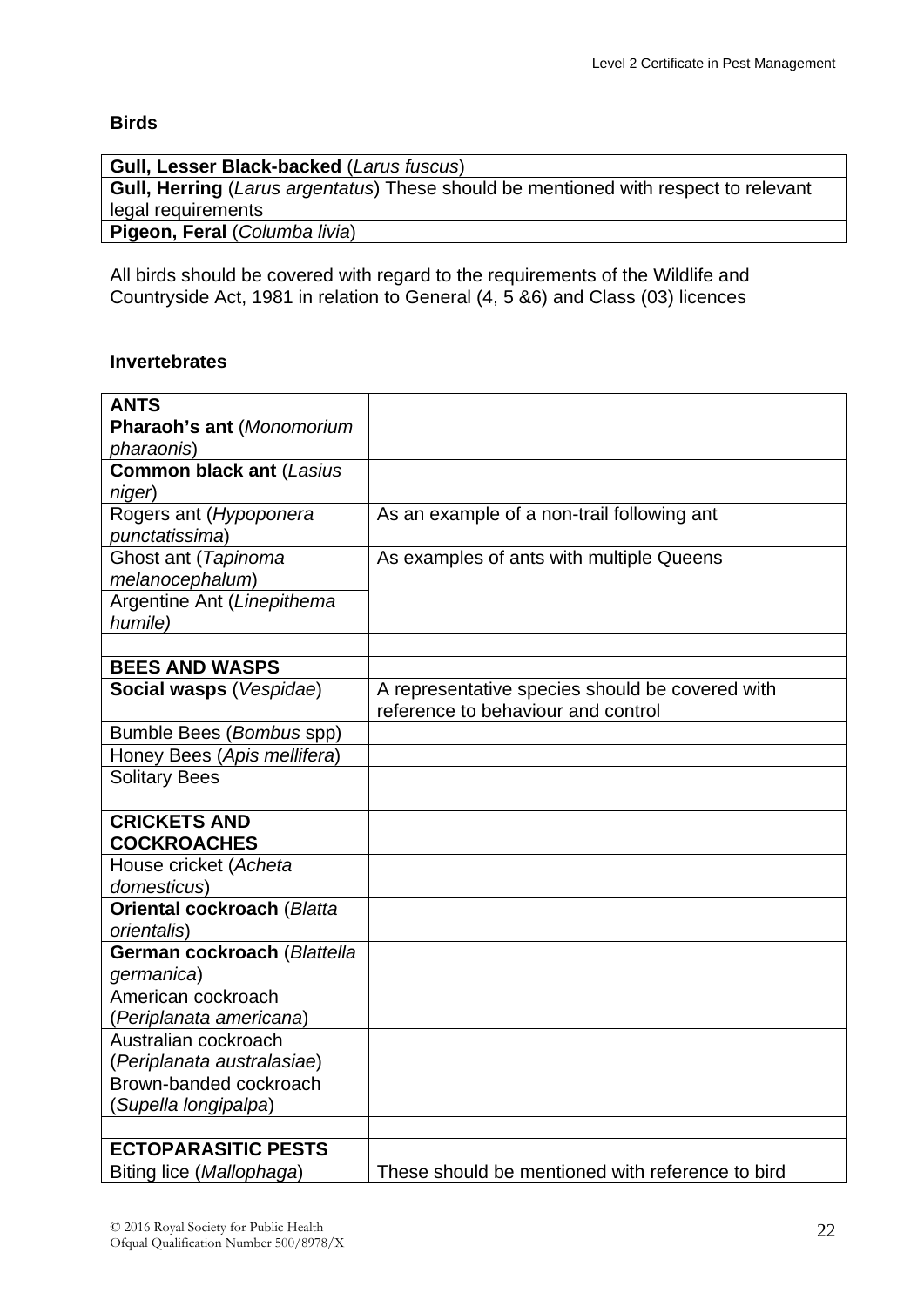|                                    | control                                                    |
|------------------------------------|------------------------------------------------------------|
| Head louse (Pediculus              | Pest controllers should know that these ectoparasites      |
| capitis)                           | are not treatable by pest controllers and should advise    |
| Body louse (Pediculus              | complainants to seek medical help.                         |
| corporis)                          |                                                            |
| Crab louse (Phthirius pubis)       |                                                            |
| <b>Bed bug (Cimex lectularius)</b> | These should be mentioned with reference to                |
| Martin bug (Oeciacus               | identification and their association with house martins,   |
| hirudinis)                         | swallows and bats.                                         |
| Bat bug                            |                                                            |
| Cat flea (Ctenocephalides          |                                                            |
| felis)                             |                                                            |
| Ticks                              |                                                            |
|                                    |                                                            |
| <b>FLIES</b>                       |                                                            |
| <b>Blowflies</b> (Calliphoridae)   |                                                            |
| Fruit fly (Drosophila spp)         |                                                            |
| <b>Cluster fly</b>                 | Such as Pollenia rudis                                     |
| House fly (Musca                   |                                                            |
| domestica)                         |                                                            |
|                                    |                                                            |
| Lesser house fly (Fannia           |                                                            |
| canicularis)                       |                                                            |
| <b>Mosquitoes</b>                  | The life cycle should be covered in relation to control    |
|                                    | measures                                                   |
| Sewage flies (Psychoda spp)        |                                                            |
| Phorid flles (Phoridae)            |                                                            |
|                                    |                                                            |
| <b>NUISANCE PESTS</b>              |                                                            |
| Silverfish (Lepisma                | This common pest is often indicative of other problems     |
| saccharina)                        | and should be mentioned in relation to these               |
| Firebrat (Thermobia                | Although rarer than silverfish this pest is often found in |
| domestica)                         | food situations                                            |
| Harlequin ladybird (Harmonia       |                                                            |
| axyridis)                          |                                                            |
| <b>Booklice</b> (Psocoptera)       | These should be covered as a group rather than as          |
|                                    | individual species, they are a significant food pest       |
| Plaster beetles (Lathridiidae)     |                                                            |
|                                    |                                                            |
| <b>STORED PRODUCT /</b>            |                                                            |
| <b>TEXTILE BEETLES</b>             |                                                            |
| Flour (Tribolium spp), grain       | These are best considered as a group in relation to        |
| (Oryzaephilus surinamensis),       | their identification and importance as stored product      |
| biscuit (Stegobium                 | insects                                                    |
| paniceum), Yellow meal work        |                                                            |
| (Tenebrio molstom and spider       |                                                            |
| beetles (Ptinidae)                 |                                                            |
| Larder beetle (Dermestes           | Dermestidae                                                |
| lardarius)                         |                                                            |
| Fur beetle (Attagenus pellio)      |                                                            |